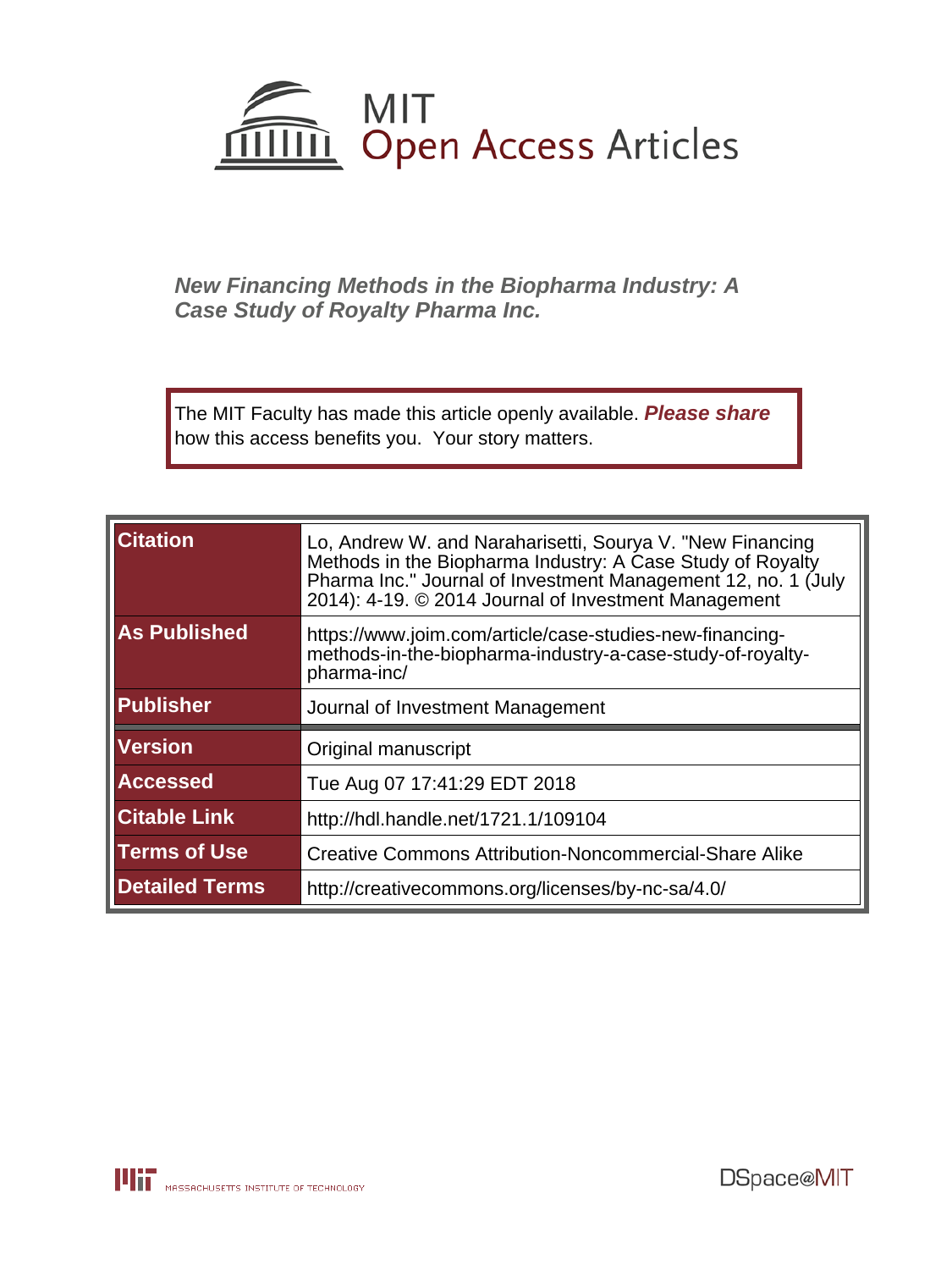# New Financing Methods in the Biopharma Industry: A Case Study of Royalty Pharma, Inc.<sup>∗</sup>

Andrew W. Lo<sup>†</sup> and Sourya V. Naraharisetti<sup>‡</sup>

This Draft: December 15, 2013

## Abstract

The biotechnology and pharmaceutical industries are facing significant challenges to their existing business models because of expiring drug patents, declining risk tolerance of venture capitalists and other investors, and increasing complexity in translational medicine. In response to these challenges, new alternative investment companies have emerged to bridge the biopharma funding gap by purchasing economic interests in drug royalty streams. Such purchases allow universities and biopharma companies to monetize their intellectual property, creating greater financial flexibility for them while giving investors an opportunity to participate in the life sciences industry at lower risk. Royalty Pharma is the largest of these drug royalty investment companies, and in this case study, we profile its business model and show how its unique financing structure greatly enhances the impact it has had on the biopharma industry and biomedical innovation.

Keywords: Biotech, Pharmaceutical, Translational Medicine, Drug Royalty Investment Company, Intellectual Property, Royalties, Corporate Finance

<sup>∗</sup>Research support from the MIT Laboratory for Financial Engineering is gratefully acknowledged. We thank Susannah Gray, Pablo Legorreta, George Lloyd, Alexander von Perfall, Jim Reddoch, and Rory Riggs of Royalty Pharma for their cooperation and hospitality throughout this project, and also acknowledge them and Jayna Cummings for many helpful comments and discussion. The views and opinions expressed in this article are those of the authors only, and do not necessarily represent the views and opinions of any institution or agency, any of their affiliates or employees, or any of the individuals acknowledged above. S. Naraharisetti contributed to this project as a summer intern at the MIT Laboratory for Financial Engineering in 2012.

<sup>†</sup>MIT Sloan School of Management and Laboratory for Financial Engineering, 100 Main Street, E62-618, Cambridge, MA 02142, alo@mit.edu (email).

<sup>‡</sup>MIT Laboratory for Financial Engineering and Duke University, Durham, NC sourya.naraharisetti@gmail.com (email).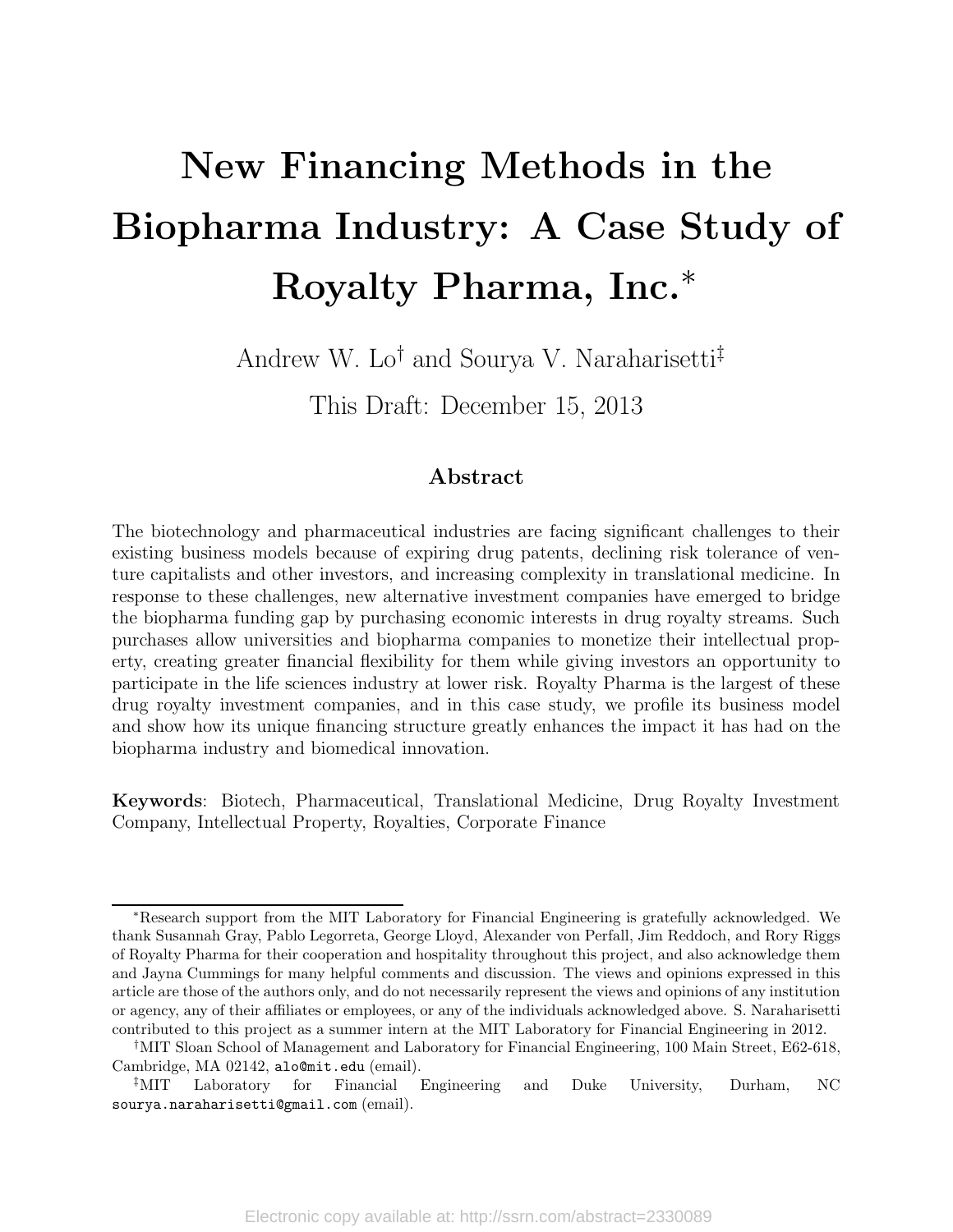## Contents

|   | 1 Introduction                    | 1                    |
|---|-----------------------------------|----------------------|
|   | 2 Industry Background             | 3                    |
|   | 3 Brief Company History           |                      |
|   | 4 Investment Process              |                      |
|   | 5 Sample Deals                    |                      |
| 6 | Financing<br>12                   |                      |
|   | 7 Challenges and Future Prospects | 13                   |
| 8 | The Megafund Business Model       | 14                   |
|   | A Appendix                        | 17<br>17<br>17<br>20 |
|   | <b>B</b> Bibliography             | 21                   |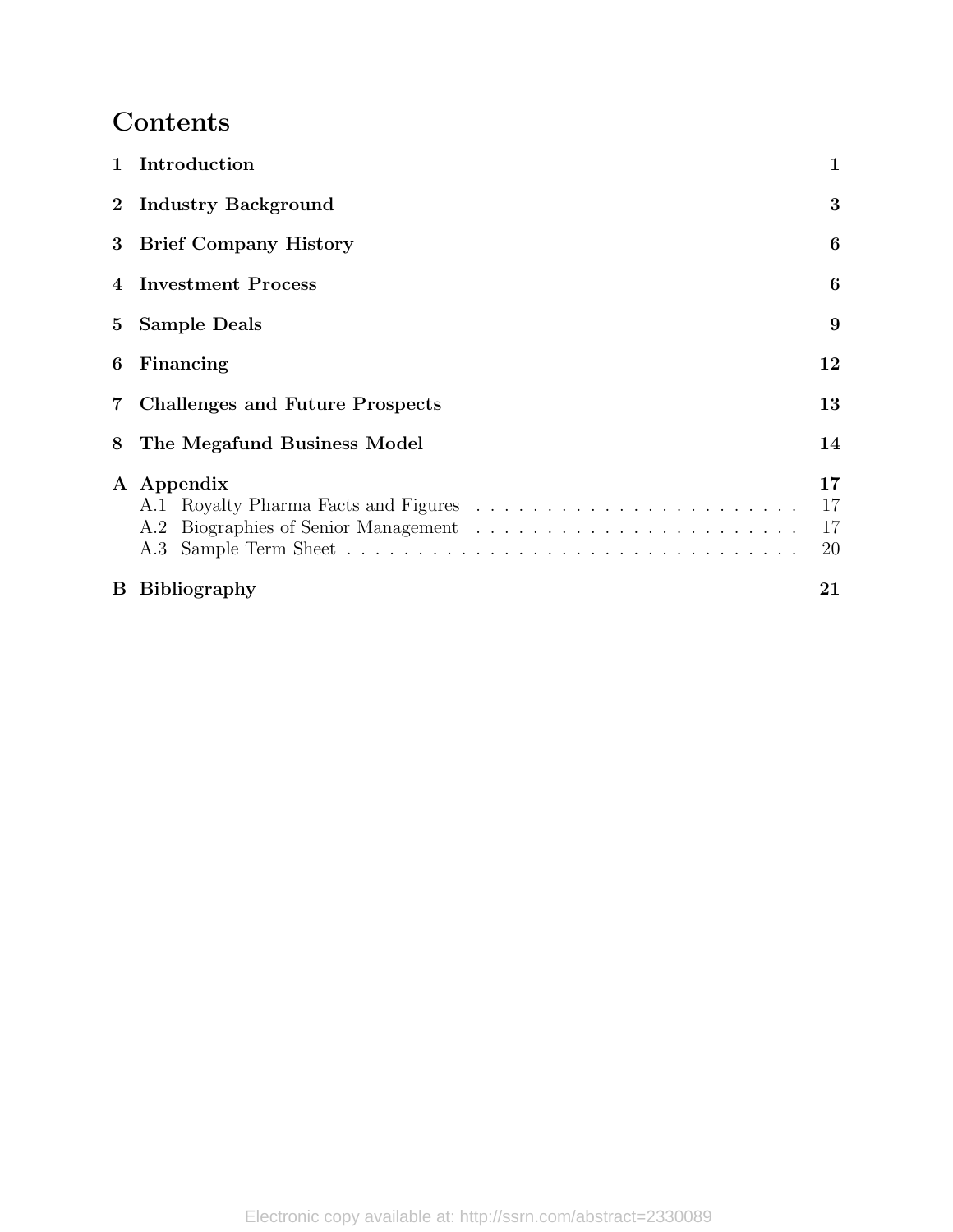## <span id="page-3-0"></span>1 Introduction

Although the pharmaceutical industry has historically been a leader in financial performance, it is now facing serious challenges to its business model. With blockbuster-drug sales slowing,<sup>[1](#page-3-1)</sup> the industry has seen losses in the equity markets coupled with decreasing drug development productivity. From 2001 to 2007, the average annual return for the pharmaceutical industry fell to  $-0.7\%$  from its 1985–2000 average of 20.3%. By 2008, the industry had seen an erosion of roughly \$850 billion in shareholder value, despite rising gross margins [\(8](#page-23-1)). Furthermore, the "patent cliff,"—the expiration of patents to highly profitable drugs of several major pharmaceutical companies—is expected to put \$209 billion in annual drug sales at risk between 2010 and 2014 [\(12\)](#page-23-2). For example, in 2011, Pfizer lost patent protection on Lipitor, its most profitable product which accounted for 27% of its total revenues in 2006 [\(13](#page-23-3)).

The main challenge of the patent cliff is the difficulty in replacing these expiring drugs it has been estimated that large manufacturers will only be able to replace each dollar of expiring-patent revenue with 26 cents of new product revenue. Of the new drugs approved in 2009—part of a five-year stretch where major regulatory bodies approved 50% fewer new molecular entities than in the previous five-year period—only 17% are considered blockbuster medicines [\(12\)](#page-23-2). Meanwhile drug-development costs have ballooned from an estimated \$802 million to \$1.2 billion per drug from 2003 to 2009  $(4, 1)$  $(4, 1)$ .

These factors have potentially devastating effects on the ability of the biotechnology and pharmaceutical industries to "translate" scientific discoveries into useful therapeutics, which directly impacts patient health and life-expectancy. In a 2005 study, Lichtenberg found that 40% of the two-year increase in life expectancy from 1986 to 2000 can be attributed to new drug innovation [\(10](#page-23-6)). With more than 60% of all worldwide deaths caused by heart disease, stroke, cancer, chronic respiratory diseases, and diabetes according to the World Health Organization, the need for medical innovation has never been greater. The combination of reduced R&D productivity, increased economic risks, capital outflows, and loss of revenues due to loss of patent protection and generic competition have created an urgency for innovative financing approaches that can support more productive drug development.

Recently, a new approach to commercializing biomedical research based on financial engineering techniques such as portfolio theory and securitization has been proposed [\(6\)](#page-23-7). In contrast to existing business models such as venture capital, private equity, and public equity (via publicly traded pharma companies), this new alternative—called a "megafund"—

<span id="page-3-1"></span><sup>&</sup>lt;sup>1</sup>A "blockbuster" in the pharmaceutical industry is a drug that generates more than \$1 billion in annual revenues.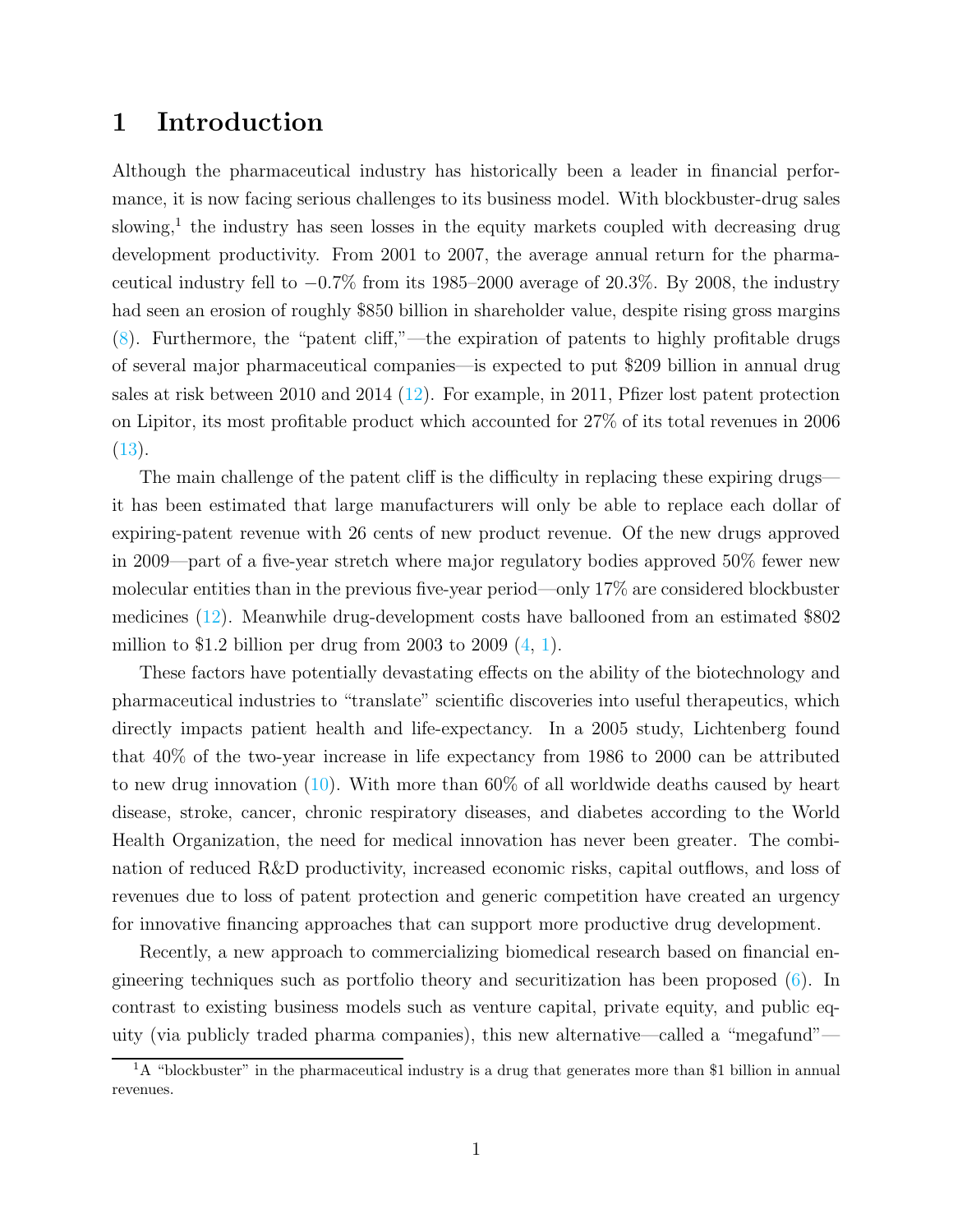involves the use of securitized debt, i.e., bonds that pay a fixed rate of interest and where repayment is secured by collateral in the form of various biomedical projects that are funded by the proceeds of the bonds. Because the bond market is considerably larger than venture capital and public equity markets, and because debt can be structured to have longer maturities which are better suited to drug development, such financing vehicles offer several advantages to traditional sources of funding in the biopharma industry. However, these new vehicles require new business models, and in this article we provide a detailed examination of one structure—the drug royalty investment company—that offers a "proof of concept" for certain aspects of the megafund model.

In this case study, we profile the business model of Royalty Pharma, Inc., the largest of a new breed of investment companies that acquires ownership interests in drug royalties. Founded in 1996 by Pablo Legorreta, an investment banker who successfully established a proof-of-concept for investing in drug royalty streams several years earlier, Royalty Pharma now manages \$10 billion in assets, consisting of 39 approved and marketed biopharma products and two products in clinical trials and/or under review with the United States Food and Drug Administration (FDA) and/or the European Medicines Agency (EMA). By focusing on approved drugs, drug royalty investment companies are able to accurately estimate the current market value of the drugs' future royalty streams, allowing them to invest responsibly and achieve an attractive risk/reward profile for their investors. From the perspective of the patent-holders—typically universities, hospitals, and biomedical research centers—selling a portion of their future royalty streams is often a welcome prospect because it provides these institutions with much-needed cash to fund new research initiatives, as well as a concrete lower bound for the value of the intellectual property.

However, perhaps the most interesting aspect of Royalty Pharma is the fact that it has made use of debt financing since 2003 and raised new debt totaling \$4 billion. This is significant because the traditional sources of financing for the biopharma industry are private and public equity; debt financing is feasible only for large pharmaceutical companies with relatively stable cashflows, which is precisely what a portfolio of royalties on approved drugs provides.

Debt financing is particularly important for biomedical R&D for at least two reasons. First, debt maturities can range from a few months to  $100 \text{ years}$ , allowing the issuer to customize the pattern of obligations to match their cashflows. Given that the drug-approval process can often take a decade or more from beginning to end, long-term debt financing may provide greater flexibility than traditional models such as venture capital or public eq-

<span id="page-4-0"></span><sup>&</sup>lt;sup>2</sup>For example, in May 2011 the Massachusetts Institute of Technology issued \$750 million in 100-year bonds at the historically low rate of 5.623%.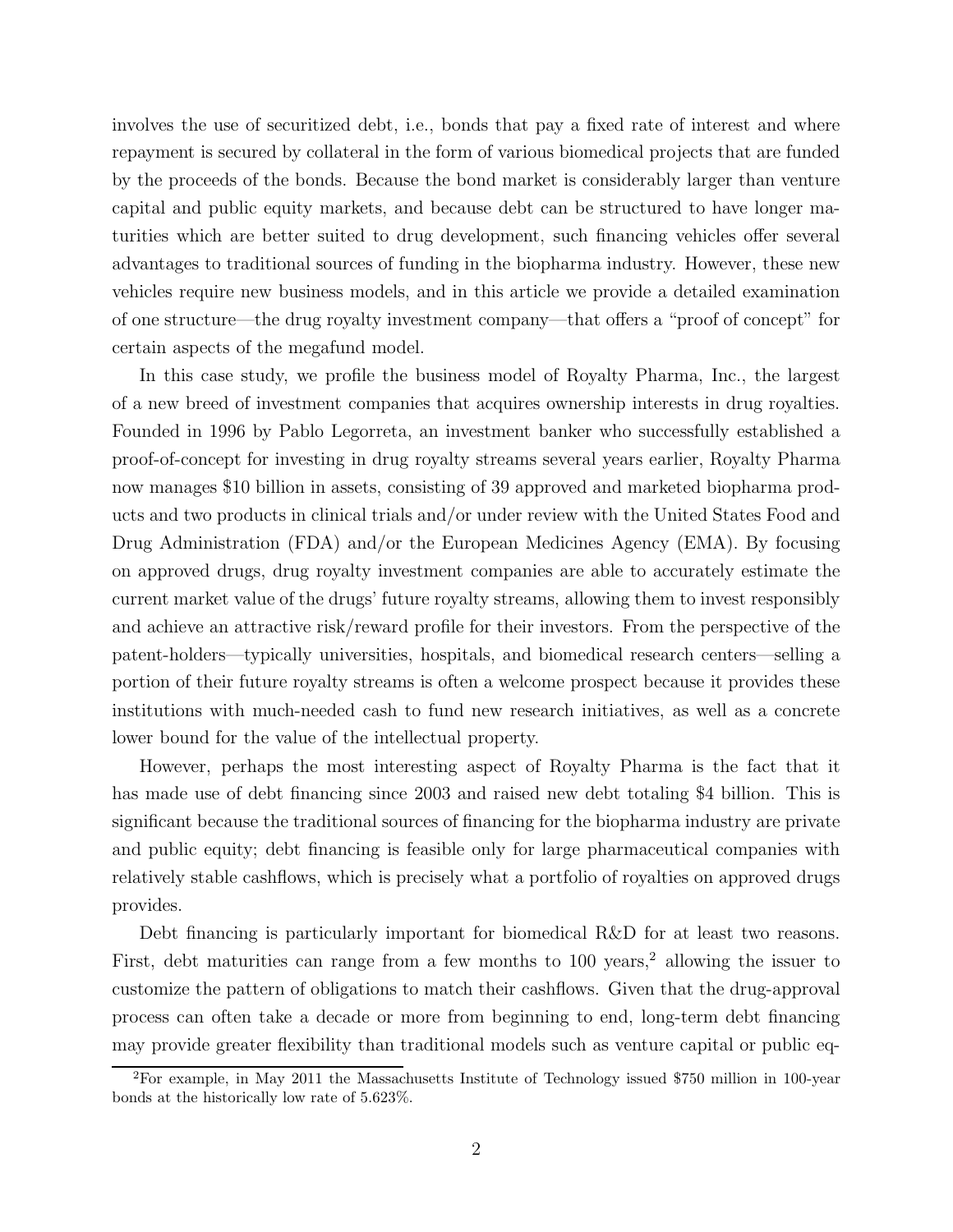uity. Of course, equity capital is often preferred to debt financing by entrepreneurs because the former is more "permanent" than the latter. However, permanent capital requires relinquishing certain control rights and, in the case of public equity, subjects the company to quarterly earnings targets, daily stock price fluctuations, and a degree of transparency and public scrutiny that discourages high-risk but truly transformative translational medical research. In this respect, equity financing can lead to greater "short-termism" than long-term debt. However, because of the highly predictable nature of Royalty Pharma's cashflows, the company is able to issue debt with relatively short maturities.

The second reason debt financing is important is the fact that the pool of potential bond investors is much larger. For example, in 2012 the total amount of bonds issued in the U.S. was \$1.3 trillion, compared to \$253 billion of public equity issued, and \$126 billion of capital committed to private equity (of which only \$20 billion was venture capital, and only \$6.8 was invested in medical/health/life sciences companies). However, while the pool of capital is larger, the risk appetite of bond investors is considerably lower than that of equity investors. Therefore, the ability to tap into this larger pool of capital is to be able to reduce the risk of the underlying assets to the point where debt financing is feasible. Royalty Pharma has accomplished this feat by focusing only on approved drugs and, most recently, Phase III compounds. This raises the possibility that other methods of de-risking a portfolio of assets—such as the megafund proposed by Fernandez et al. [\(6\)](#page-23-7)—might also be possible. In any case, Royalty Pharma provides compelling proof that new financial methods and models can play a pivotal role in helping the biopharma industry address its pressing short-term funding needs and longer-term productivity challenges.

## <span id="page-5-0"></span>2 Industry Background

The challenges facing the biopharma industry and the need for new business models to finance drug discovery are motivated by the lengthy, expensive, and risky nature of the drug discovery process.

Before entering the market, a drug must pass through many levels of research and then clinical trials, incurring varying costs at each stage. The new drug development process starts in the so-called "preclinical" phase, which includes the search for certain chemical compounds with potential medicinal value, testing the properties of candidate compounds such as chemical stability, toxicity, and efficacy and side-effects in animals such as mice.

Once a compound demonstrates sufficient promise in the preclinical phase, the next step is to begin testing it with human subjects which consists of three successive phases. In Phase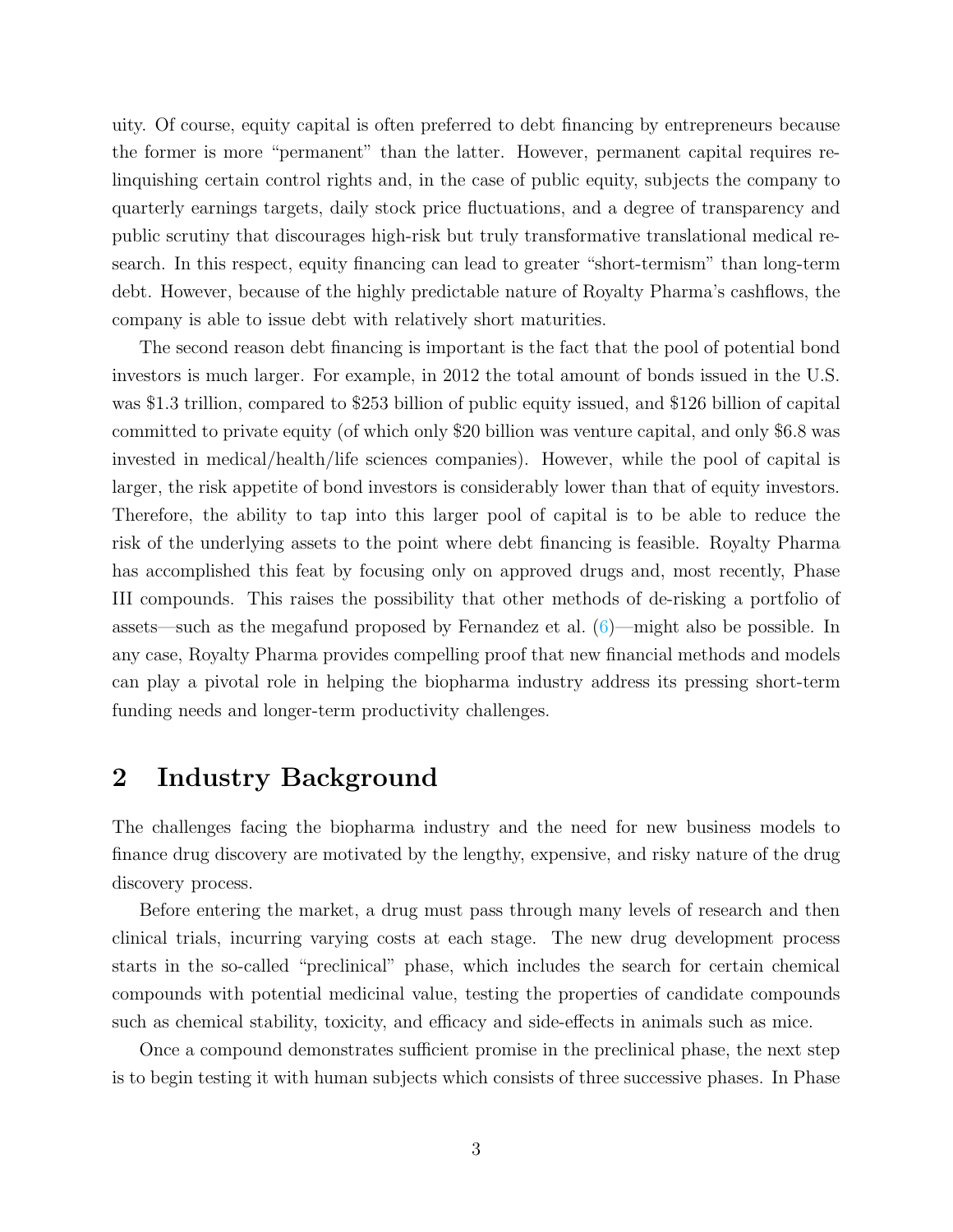I, general qualities such as safe dosages and metabolic effects are evaluated in a small number of volunteers. Subsequently, preliminary efficacy and safety data are obtained in patients with the target disease or condition during Phase II trials. Phase III consists of large-scale trials and is the final clinical phase before approval. Upon successful completion of Phase III trials, the drug developer can then submit a new drug application (NDA) to the FDA for review and marketing approval.

Typically, the majority of drug discovery and preclinical data collection occurs outside of pharmaceutical companies in academic institutions, as evidenced by the fact that only 12% of active preclinical assets currently reside in large pharmaceutical companies [\(11\)](#page-23-8). Phase I and Phase II human trials are then typically conducted at small and mid-cap biotech companies with the drug then being passed on to the main marketers—large-cap pharmaceutical and biotech companies. Each stage has infrastructure and expertise suited for its role in the development cycle. Recent trends indicate increasing collaboration between various institutions in the drug development cycle. As the complexity of drugs continues to increase, more alliances between academic institutions, biotechnology companies, and pharmaceutical companies have been launched [\(16\)](#page-24-0). Just as pharmaceutical companies have reached back to academic institutions to aid in the innovation gap, biotech companies are starting to do so as well  $(12, 9)$  $(12, 9)$ .

Moreover, every four-year period between 1995 and 2009 has seen a 30% increase in licensing deals between biotech companies and large-cap pharmaceutical companies. From 1995 to 1999, there were 180 reported licensing deals between biotech and the top 20 pharmaceutical companies; this number grew to 238 between 2000 and 2004, and to 306 between 2005 and 2009 [\(11](#page-23-8)). This is a reflection of both the increasing complexity of new pharmaceutical products and the exponentially increasing costs of the successive phases of clinical trials. Cost sharing is a fundamental driver of these licensing deals which, in turn, are facilitated by intellectual property that is protected by patents.

Pharmaceutical products are granted patent protection for a period of 20 years from the date of the patent application, which is particularly important for this industry since most drugs, once developed, can be imitated easily [\(15](#page-24-1)). This protection is designed to promote innovation by allowing manufacturers to achieve above-average returns for a limited period. With the 1984 introduction of the Hatch-Waxman Act, which significantly lowered the barrier for generic market entry, most manufacturers aim to realize a majority of their returns on a given product before patent expiry. From 1984 to 2010, the overall generic market share grew from  $19\%$  to 78% [\(2](#page-23-10), [7](#page-23-11)). However, a significant risk to the returns on a product is presented when generic competitors believe they can break a patent before expiry. This risk, combined with the growing complexity of the science behind new medicines, presents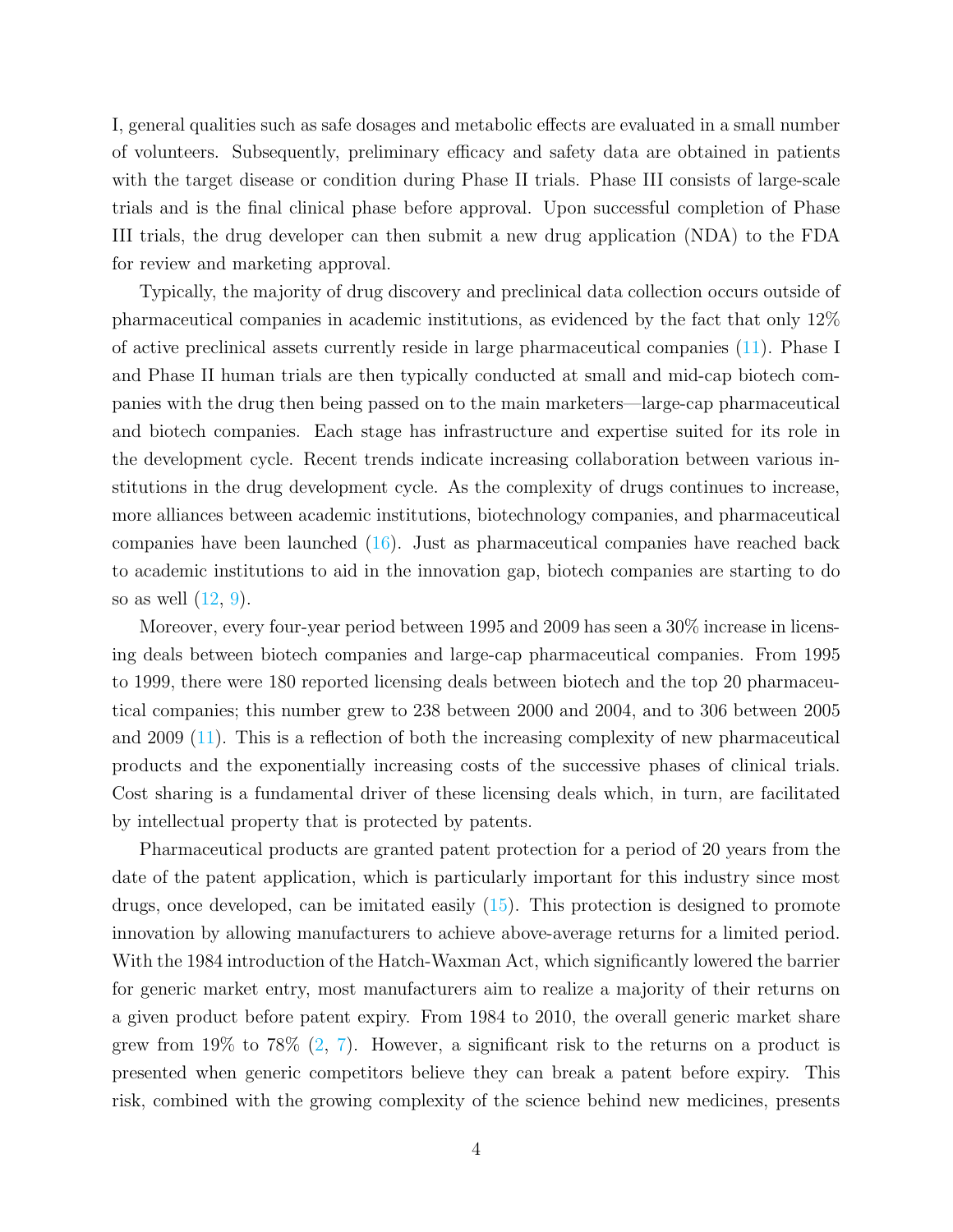the need to develop a strong patent before entering the market and motivates collaboration between biotech and pharma.

Because it is simpler and less expensive for smaller biotech companies to conduct early trials that do not require large infrastructure and large patient populations, big pharma has relied on its smaller counterparts to conduct Phase I and Phase II trials. At the same time, most small and mid-cap biotech companies have experienced difficulty in securing financing in both equity and debt markets. To pay for the expenses of collaborations, therefore, such companies have supplemented the traditional cash or work-for-hire payments by issuing royalty-based licenses that do not immediately affect their bottom line. A royalty payment is a percentage of sales or a fixed amount per unit sold that is derived from the use of a proprietary asset. A royalty interest is a financial contract that allows an entity to collect a future stream of royalty payments for a predetermined timeframe, typically in exchange for an up-front cash payment. Upon patent expiration, the asset underlying the royalty is no longer proprietary and the royalty payments cease.

Royalties play a significant role in the biopharmaceutical industry, where multiple licensing agreements may be attached to a product as it passes through the various stages of the drug-development cycle. Payments based on future earnings allow smaller companies to work with more established firms and academia without affecting their already difficult financing situation. Licensing royalties can be substantial to a manufacturer, with rates ranging from 10% to 30% of revenues [\(2\)](#page-23-10).

The larger role of academic institutions in commercial drug development calls for a better funding mechanism for rewarding academic contributions and a more efficient collaboration between industry and academia. While this process is complicated by the fact that academic and commercial interests are not always aligned, the evolving drug discovery model can be useful in mitigating risks by sharing resources. Due to the high risk of early-stage R&D, investors are reluctant to bear the full cost of this phase, which is often referred to as the "Valley of Death," because of the dearth of funding for such projects. Accordingly, government funding bodies and charitable institutions play a larger role in this stage—at the 20 most research-focused medical schools, an average of 80–85% of total research dollars comes from federal research grants [\(3](#page-23-12)).

However, there are several significant public-private collaborations in funding academic research. For instance, the Broad Institute in Cambridge, MA is a partnership between the Massachusetts Institute of Technology, Harvard University and its hospitals, and the Whitehead Institute for Biomedical Research, and has been funded by charitable donations, the Novartis Diabetes Initiative, and the RNAi consortium [\(14](#page-23-13)). Such partnerships are still early in their life cycle and will require continued effort to become an efficient method of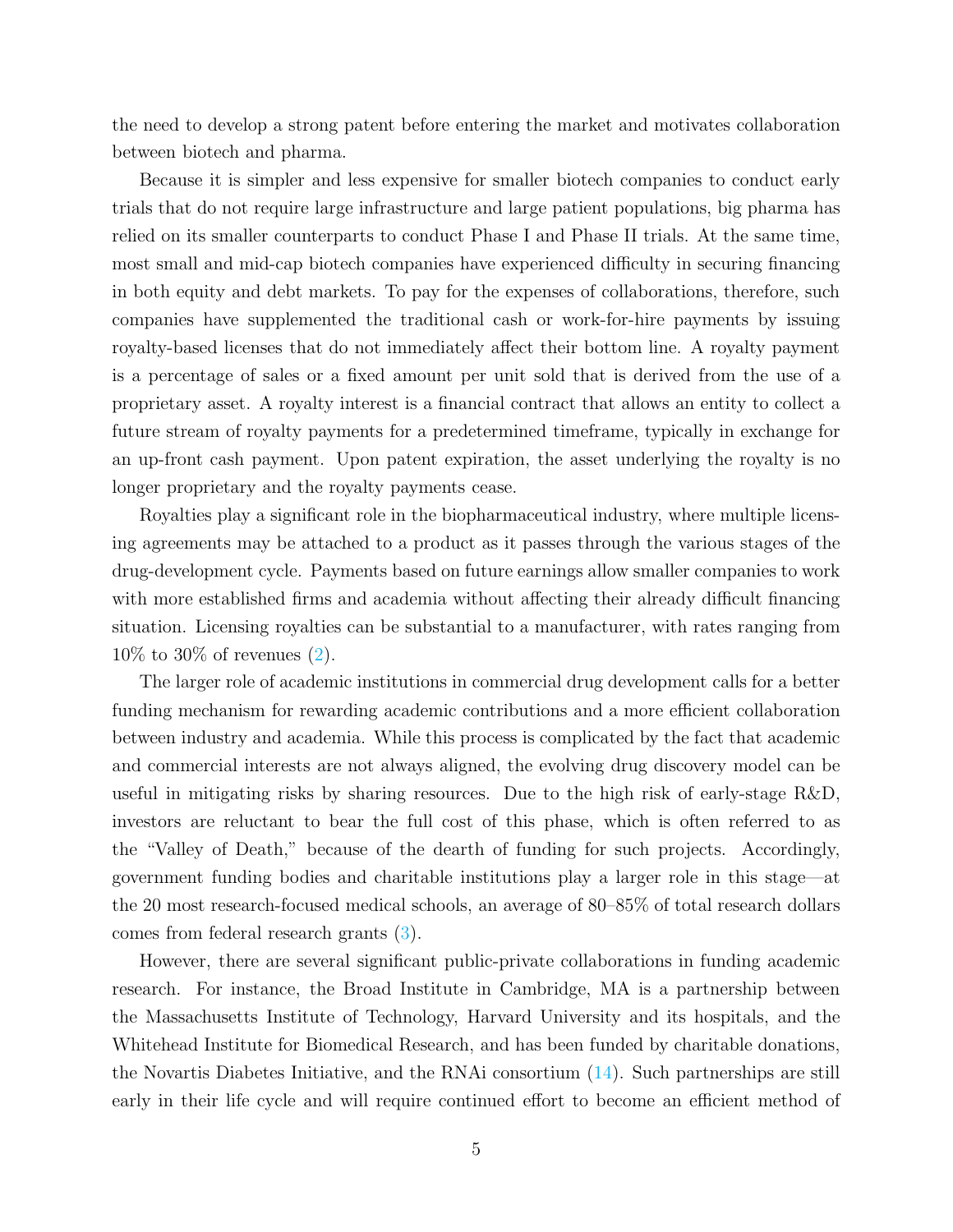bringing new medicines to market. The growing complexity of collaborations with academia has significant implications for the royalties attached to a product by the time it reaches the market.

## <span id="page-8-0"></span>3 Brief Company History

Royalty Pharma is a privately owned alternative investment company that focuses on the acquisition of pharmaceutical royalty interests. With a portfolio valued above \$10 billion, it is the global leader in dedicated royalty investment entities. Royalty Pharma, though founded in 1996, has been through two distinct stages before becoming the company it is today. In the 1980s, certain members of Royalty Pharma's management team and investment committee established Research & Development Partnerships to fund clinical development of pharmaceutical products via royalty interests. In 1993 and 1994, Royalty Pharma founder Pablo Legorreta developed two acquisition vehicles to acquire royalty interests in Neupogen and ReoPro, two leading biotechnology products. Prior to creating the investment vehicles, Mr. Legorreta provided cross-border merger and acquisition and corporate finance advisory services at Lazard Frères. In 1996, the predecessors of Royalty Pharma were founded and in 2003, the predecessors were consolidated to form Royalty Pharma as it currently operates. Figure [1](#page-9-0) contains a size comparison between Royalty Pharma and other leading drug royalty investment companies.

## <span id="page-8-1"></span>4 Investment Process

Royalty Pharma invests in products after regulatory approval and, more recently, also in the late stages of clinical trials. Its current portfolio consists of royalty interests in 39 approved and marketed biopharmaceutical products, and in two products in clinical trials and/or under review with the FDA and/or EMA. Furthermore, it focuses on drugs with blockbuster potential that are marketed by leading pharmaceutical and biotech companies. The management team manages everything, such as research and due diligence, except the final investment decision, which is subject to the approval of a separate investment committee.

Once the management team conducts its due diligence and decides to pursue a potential project, the executive board must present the project to the investment committee for approval before continuing. No investment can be made without approval from the investment committee. The seven-person investment committee is comprised of representatives of several major investor groups and two independent directors from a variety of backgrounds,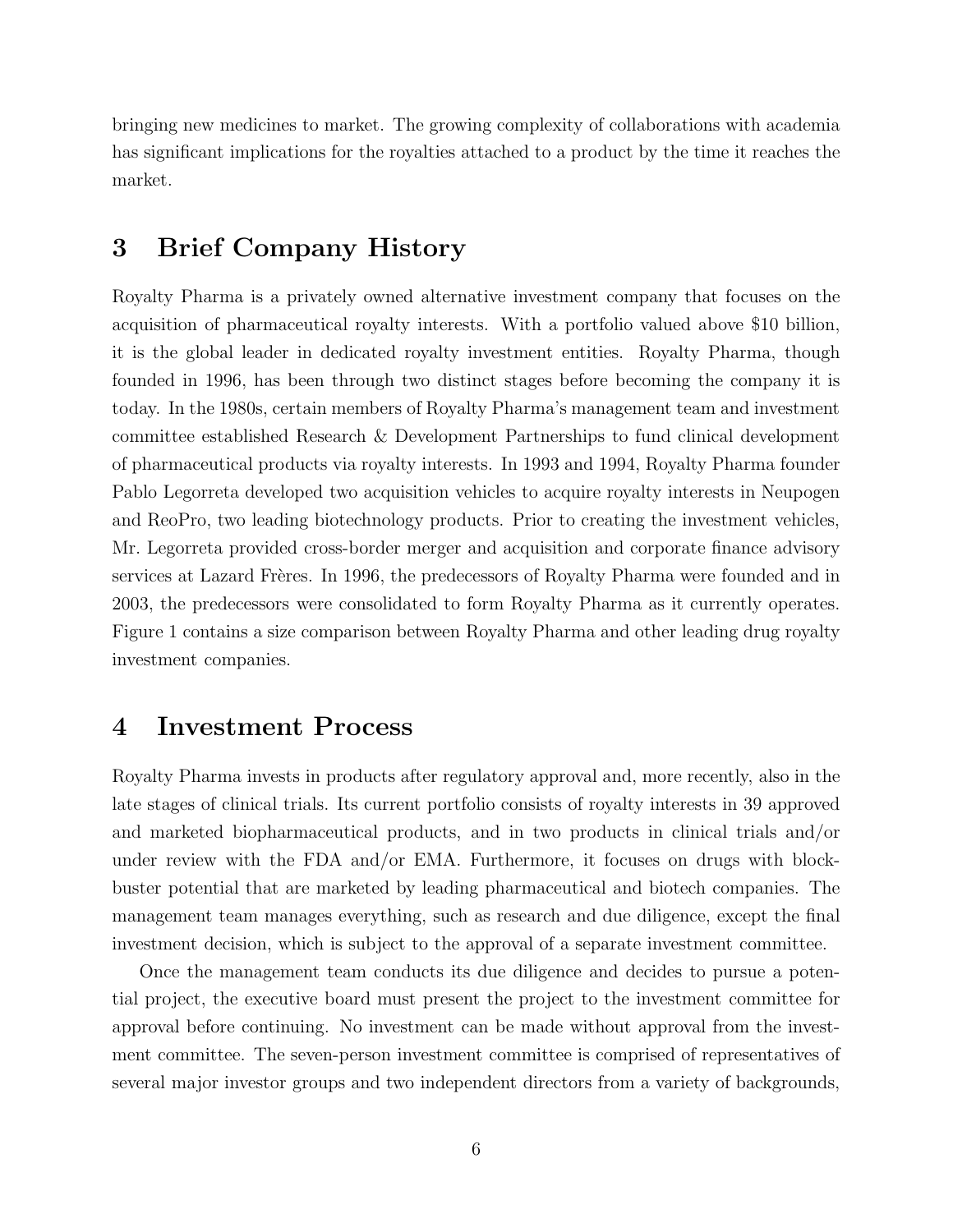

<span id="page-9-0"></span>Figure 1: Size comparison of Royalty Pharma and other drug royalty investment companies, based on consolidated RPI and RPS financials for the period ending March 30, 2012; pro forma inclusion of the BG12 royalty asset and the \$650 million RPIFT Term Loan Debt (May 2012). (1) Cash and royalty receivables.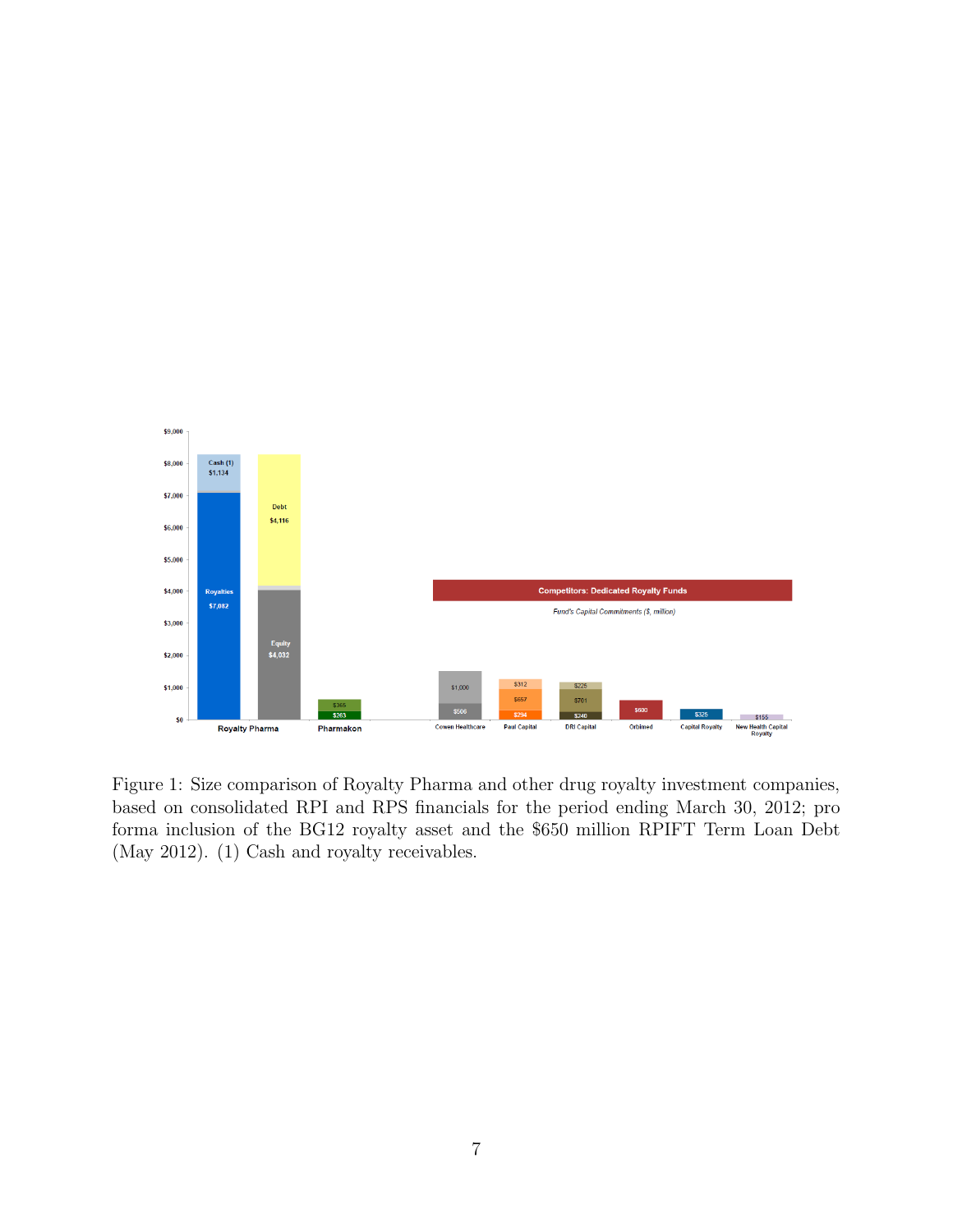with the CEO, Pablo Legorreta, being the only member of both the investment committee and management team. This unique feature of Royalty Pharma's investment committee provides a degree of objectivity and investor representation that has served the company well over the years.

Royalty Pharma identifies investment opportunities through two main methods. First, it proactively searches for holders of royalties such as academic institutions, research institutions, and smaller companies. Second, as the largest royalty investment company, Royalty Pharma is often contacted by potential sellers of royalties with new opportunities. After identifying a potential investment, Royalty Pharma conducts research to determine the commercial viability of the product in question. The product must be evaluated in three separate parts to provide an accurate sales estimate from which Royalty Pharma obtains its potential revenue stream. The pharmaceutical is measured by its scientific merit, the strength of its patent, and its expected market share.

To establish the scientific value of the product, Royalty Pharma brings in opinion leaders and clinicians to provide their opinions. The patent status of the product is established by engaging patent attorneys who can attest to the strength of the patents. Finally, the commercial value research is conducted by the Royalty Pharma management team by interviewing key opinion leaders, specialists, community practice doctors, and other prescribers, and compiling the resulting data into sales projections. In addition, because the products are typically blockbuster drugs from large-cap marketers, many investment banks provide sales projections for upcoming years. This increases visibility for future market share and provides more data to which the in-house projections can be compared.

Due to the illiquid nature of the market in which it invests, Royalty Pharma does not apply standard portfolio optimization techniques. It does, however, diversify its portfolio in terms of product, therapeutic class, and marketer, and this diversification is achieved in several ways. With respect to therapeutic class, Royalty Pharma's portfolio consists of products for over  $15$  indications,<sup>[3](#page-10-0)</sup> and with respect to exposure to marketers, the portfolio covers products from 25 different marketers.

In addition, Royalty Pharma is diversified in terms of the type of investment it makes, some of which go well beyond the standard royalty investment. Depending on the seller's desired cash flows, Royalty Pharma can provide many types of royalty investments, such as an accelerated royalty or a synthetic royalty. In an accelerated royalty investment, Royalty Pharma provides the seller with the cash flow from a royalty over a shorter duration than the

<span id="page-10-0"></span> $3$ An "indication" is an approved use for a drug, e.g., Humira for rheumatoid arthritis and beta-blockers for high blood pressure. Indications are listed on the label of a drug, which is regulated by a government regulatory body such as the U.S. Food and Drug Administration.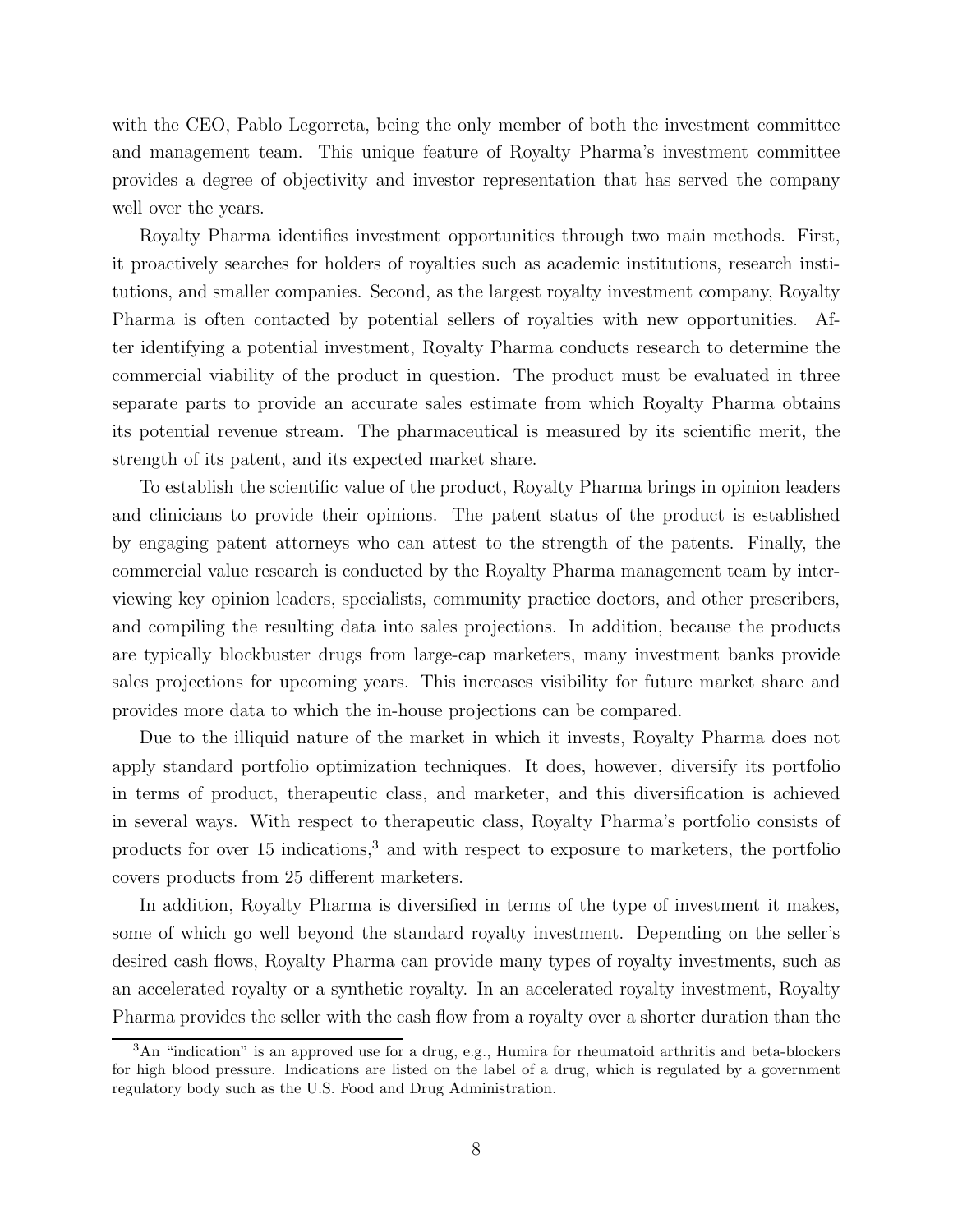actual royalty in exchange for receiving the remainder of the royalty. For example, the seller receives its 9% royalty in three years instead of 3% over the course of nine years. In some cases, a synthetic royalty is created when Royalty Pharma provides capital to a company in exchange for a royalty where there is no existing royalty in the product. For instance, in the case of Sunesis Pharmaceuticals's Vosaroxin, Royalty Pharma agreed to provide capital to finance a Phase III clinical trial in exchange for various percentages of future net sales, depending on the status of the trial (see below for a more detailed discussion of this deal). In this case, Royalty Pharma created a royalty instead of purchasing one. In other cases, Royalty Pharma purchases an existing royalty in a pharmaceutical product outright. Therefore, its portfolio is diversified in terms of type of royalties and products owned.

This stratified diversification approach seems to have paid off—Royalty Pharma's portfolio has delivered attractive risk-adjusted absolute returns with a remarkable level of consistency. With the addition of conservative leverage, the returns to equity holders have been increased without duly increasing the risk. While the absolute returns are impressive, the stability of the equity returns through a period of unprecedented equity-market volatility and notably poor performance across other asset classes support Royalty Pharma's approach to asset selection and portfolio construction.

## <span id="page-11-0"></span>5 Sample Deals

Royalty Pharma works closely and collaboratively with academic institutions, research institutions, and pharmaceutical/biotechnology companies to acquire royalty interests. In 2005, Royalty Pharma acquired the *emtricitabine* royalty from Emory University and three inventors. The royalty was 40% owned by three inventors and 60% owned by the Emory University Medical School. The royalty, which represented a significant portion of the respective parties' net worth, was not ideal for the holders because it exposed them to single-product risk, illiquidity, and a long payout schedule (15 years). Royalty Pharma purchased the royalty for \$525 million, providing the holders with the capital and liquidity with which to diversify their assets.

Similarly, in 2006, Royalty Pharma purchased Cambridge Antibody Technology's (CaT) passive royalty interest in Abbott's Humira. This occurred as part of AstraZeneca's \$1.3 billion purchase of the remaining 81% of CaT it did not already own. Since the non-core passive asset was not as useful as upfront capital for AstraZeneca, it sold the royalty interest to Royalty Pharma for \$700 million. This, along with \$300 million of CaT cash, brought AstraZeneca's net acquisition cost down to \$300 million. Since the purpose of the collaboration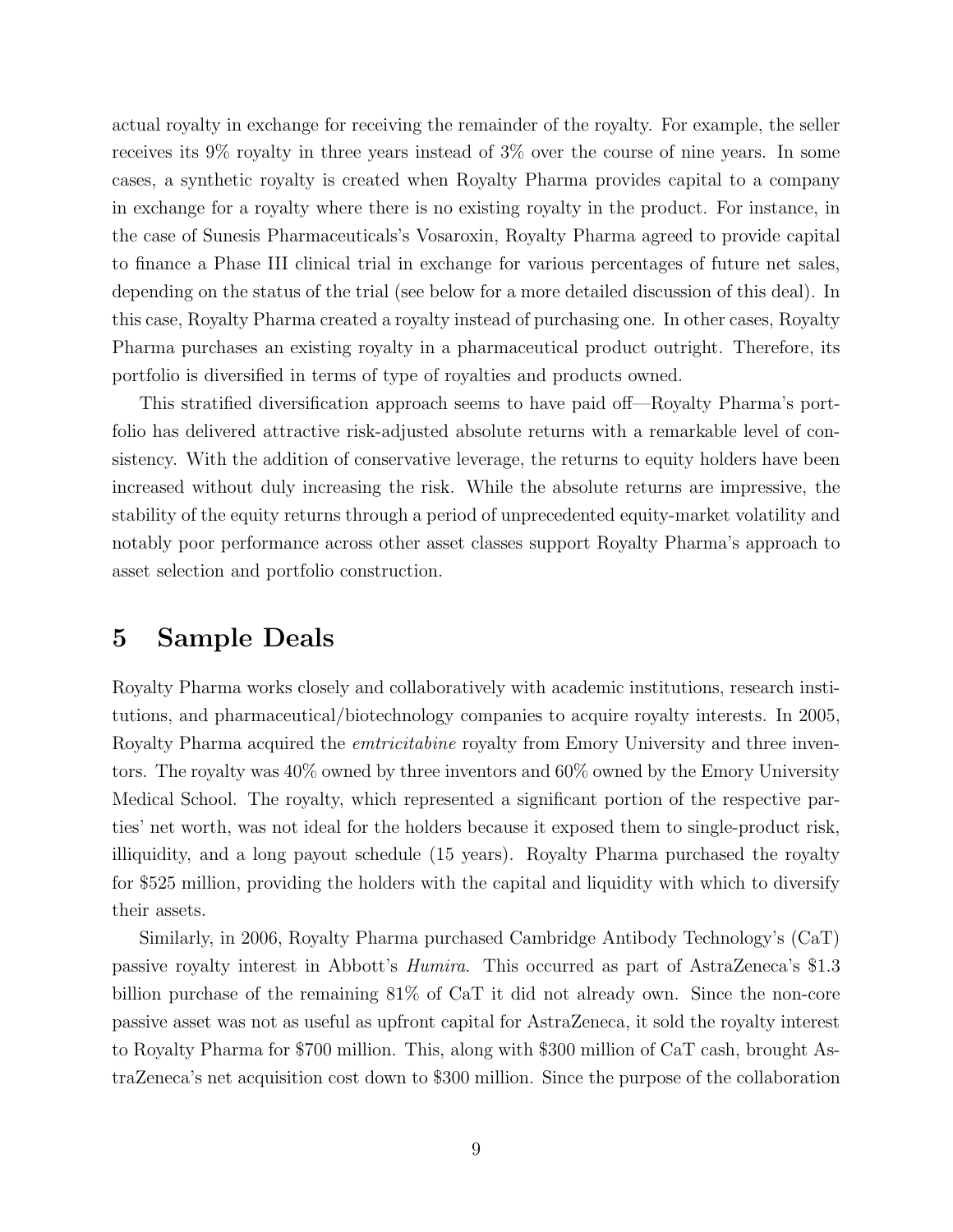between CaT and AstraZeneca was to develop antibody products and add to AstraZeneca's pipeline, the sale of a passive royalty interest did not undercut the main objective of the acquisition.

While these examples involve approved products, Royalty Pharma also acquires royalties in drugs that have yet to be approved such as the \$761 million acquisition in May 2012 of an interest in BG-12, a tablet version of the multiple sclerosis drug dimethyl fumarate. Royalty Pharma's interest represents a portion of an earn-out payable to the former shareholders of Fumapharm by Biogen Idec, which acquired Fumapharm in 2006. The acquisition gave Biogen Idec Fumaderm, a therapeutic approved in Germany for moderate to severe plaque psoriasis. Biogen Idec adapted the base ingredient in Fumaderm, fumaric acid, into BG-12. In April 2012, Biogen Idec presented its second set of promising Phase III data, bringing the total to two global, placebo-controlled studies involving more than 2,600 relapsing-remitting multiple sclerosis (RRMS) patients, further supporting BG-12's NDA. The studies showed a 44% to 53% reduction in annualized relapse rate when compared to the placebo. Furthermore, BG-12 has not been associated with any increased risk for serious adverse effect compared to the placebo. In addition, BG-12 was expected to be the first safe and effective oral RRMS therapy and there was over 15 years of psoriasis safety data from Fumaderm.[4](#page-12-0) Given the strong data for the efficacy and safety of BG-12 at the time of Royalty Pharma's acquisition, it was expected to become the standard of care for multiple sclerosis. Less than one year after Royalty Pharma's acquisition, this drug was approved by the FDA on March 27, 2013 and is now marketed as *Tecfidera*, and will be approved in Europe shortly. Biogen Idec's stock price, which was \$177.09 on March 26, 2013—the day before the FDA approval—has grown to \$275.32 as of December 13, 2013, a 55.5% return that amounts to a remarkable \$23.2 billion increase in Biogen Idec's market capitalization since BG-12 was approved.

Royalty Pharma's purchase provided the former Fumapharm shareholders with \$761 million in exchange for a portion of the earn-out payable to the former Fumapharm shareholders linked to sales of BG-12 and Fumaderm. The structure of Fumapharm's royalty with Biogen Idec requires payments when net sales equal \$500 million, \$1 billion, and every subsequent \$1 billion up to \$20 billion. To evaluate the expected revenue from this investment, Royalty Pharma interviewed 105 U.S. and European neurologists. As is the case with any investment, there were risks involved with BG-12, primarily due to the drug's unapproved status

<span id="page-12-0"></span><sup>&</sup>lt;sup>4</sup>The current standard of care involves a group of drugs called the ABCRs (Avonex, Betaseron, Copaxone, Rebif), which require painful daily to weekly injections for a lower efficacy (30% reduction). The other group of treatments includes two drugs called Tysabri and Gilenya, which provide a higher efficacy but have severe potential adverse effects including cancer and death.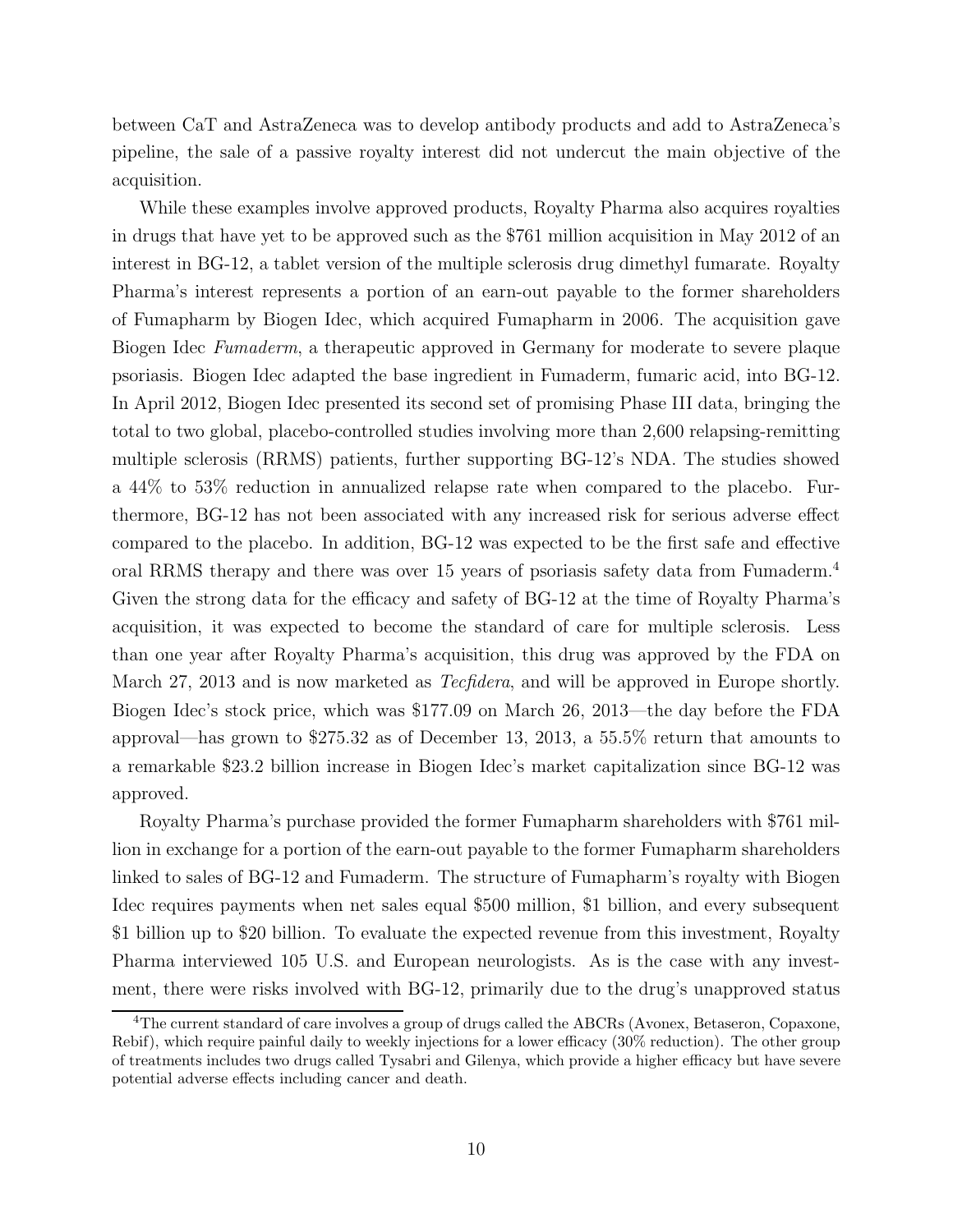at the time of acquisition. Although the clinical trial data was strong and there was an abundance of safety data from Fumaderm, the limited data with respect to multiple sclerosis did leave some room for doubt. Furthermore, BG-12 had not yet launched and Biogen Idec could, therefore, have delayed market entry for commercial reasons, though this was unlikely. Finally, the upside is capped when net sales reach \$20 billion due to the terms of the royalty. Despite these risks, BG-12 was a viable investment due to the highly promising nature of the product itself, sales projections, and visibility in the context of potential competitors, both in-market and currently in-trials.

Another example of pre-FDA-approval financing is Royalty Pharma's "adaptive financing" for Sunesis Pharmaceuticals using a creative synthetic royalty structure. At that time, Sunesis was evaluating its lead product candidate, Vosaroxin, in a Phase-III, randomized, double-blind, placebo-controlled trial—the VALOR trial—among patients with first relapsed or refractory acute myeloid leukemia (AML). Initially designed to have a 90% probability of detecting a 40% difference in overall survival among 450 patients, this trial employed an "adaptive" structure that would allow for changes in design or analyses based on the examination of data at an interim point in the trial. Using the Access Control Execution System (ACES) developed by Cytel—the leader in the design and implementation of adaptive clinical trials—the Vosaroxin interim analysis was to be conducted by an independent data safety monitoring board (DSMB) once 50% of the events were reached, i.e., 187 deaths. This was expected to occur at approximately 300 patients enrolled, and based on this interim analysis, the DSMB would then decide whether to stop the study early, continue the study as planned with 450 patients, or implement a one-time increase in sample size with an additional 225 patients. By designing the study this way, Sunesis could avoid conducting an unnecessarily large trial in certain cases, potentially reducing the overall cost and risk of their study.

While Sunesis had sufficient capital to fund the original Phase-III design of 450 patients, the company was seeking an additional \$25 million to fund the potential expansion to 675 patients at the interim analysis. Given Royalty Pharma's interest in AML, the positive role the company thought Vosaroxin could play in treating the disease, and the possibility of expanding Vosaroxin's use into additional blood cancers and solid tumors, discussions with Sunesis were initiated in the Fall of 2011. After conducting its due diligence, in March 2012, Royalty Pharma conditionally agreed to pay Sunesis the \$25 million to acquire a royalty on the future net sales of Vosaroxin. However, under the terms of the agreement, Royalty Pharma would only invest the \$25 million if, following the interim analysis, the study was stopped early for efficacy or if the sample-size increase was implemented. In return, Royalty Pharma would get a 3.6% participation payment on future net sales of the drug if the study was stopped early for efficacy, or a 6.75% participation payment on future net sales plus two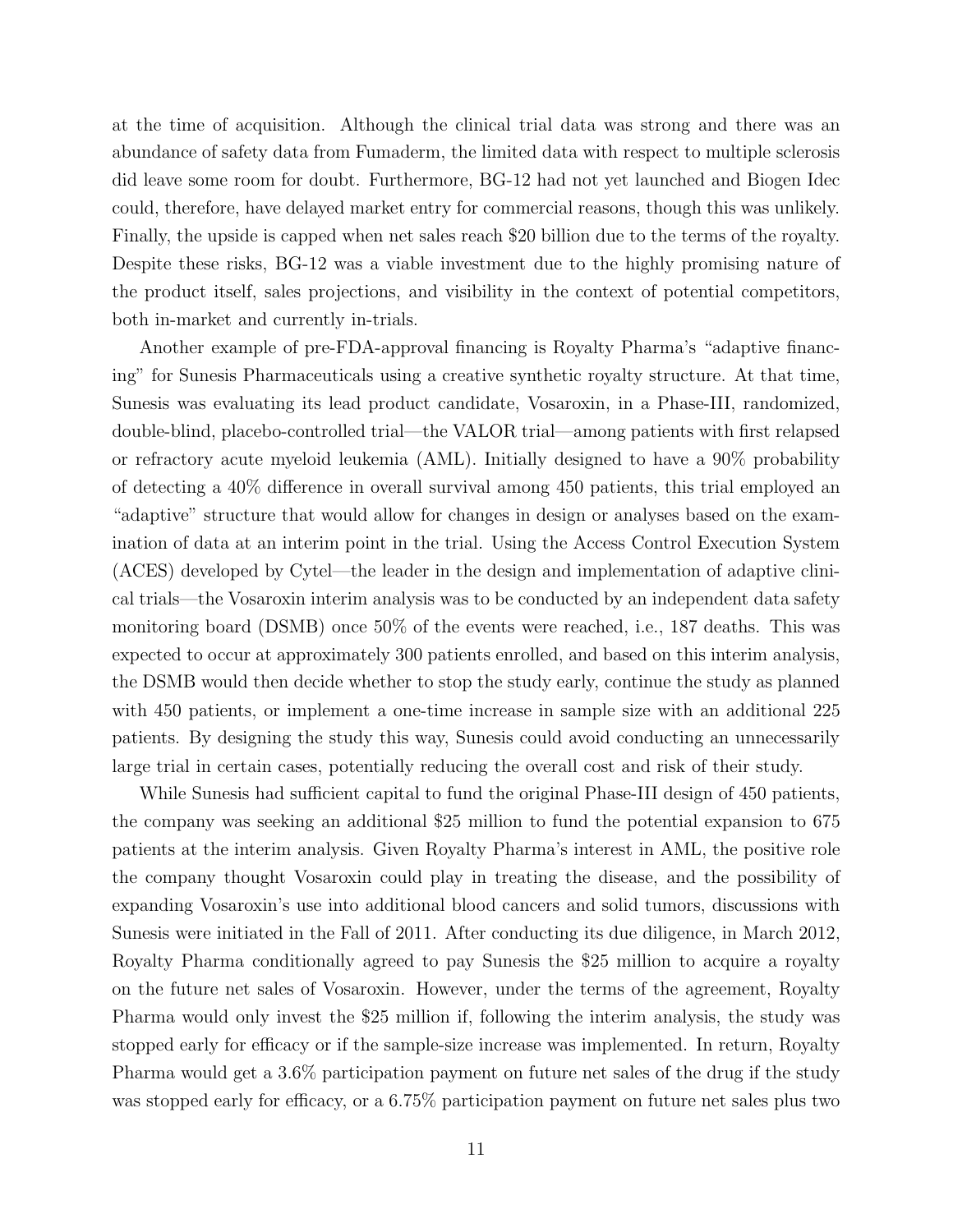warrants if the sample size was increased. Each warrant would entitle Royalty Pharma to purchase 1,000,000 shares of Sunesis common stock at an exercise price of \$3.48 and \$4.64 per share, respectively. If the DSMB decided that the trial should continue as planned, Royalty Pharma would have the option of making the \$25 million investment upon the un-blinding of the study in exchange for a 3.6% participation payment on future net sales.

This adaptive trial design enabled Royalty Pharma to invest in Vosaroxin on terms that were a win-win for both parties. Sunesis received committed funding, greatly reducing their risk and allowing them to focus on preparing Vosaroxin's regulatory filings and U.S. commercial launch and to expand their development program. Accordingly, upon the announcement of this agreement, Sunesis's stock price rose 15% and reached a two-year high when the DSMB recommended the sample-size increase in September 2012. Royalty Pharma was able to significantly limit its exposure to the risk of a negative outcome of the clinical trial and, at the same time, position itself to receive a sizable royalty in the event that Vosaroxin is approved. In addition, through the warrant portion of their investment, they stood to earn back a significant portion of their initial investment upon the positive completion of the trial. This type of "adaptive financing" is a potentially transformative technique for commercializing biomedical research.

## <span id="page-14-0"></span>6 Financing

Royalty Pharma finances its acquisitions by an even mixture of debt and equity: \$4.2 billion and \$4.0 billion, respectively. Equity investors are provided liquidity events once every four years, with the most recent event occurring in 2011. The liquidity event in 2003 effectively marked the start of Royalty Pharma's current structure. By maintaining Royalty Pharma as one investment vehicle and recapitalizing for each liquidity event, the fund is able to gain access to low-cost debt capital. The reduced cost of capital allows Royalty Pharma to pay higher prices for royalties while providing attractive returns to investors. Possible liquidity options for 2015 include continuing the process of leveraged recapitalization or taking Royalty Pharma public.

Over time, Royalty Pharma's investor base has grown more institutional. In some cases, royalty sellers are given the opportunity to reinvest a portion of the cash received in the sale of the royalty and acquire equity in Royalty Pharma's diversified portfolio. This occurs as a separate process from the royalty acquisition, since the acquisition is paid for in full and the seller then chooses to reinvest at the portfolio's current net asset value. However, the reinvestment, despite operating as a separate process, decreases the effective net acqui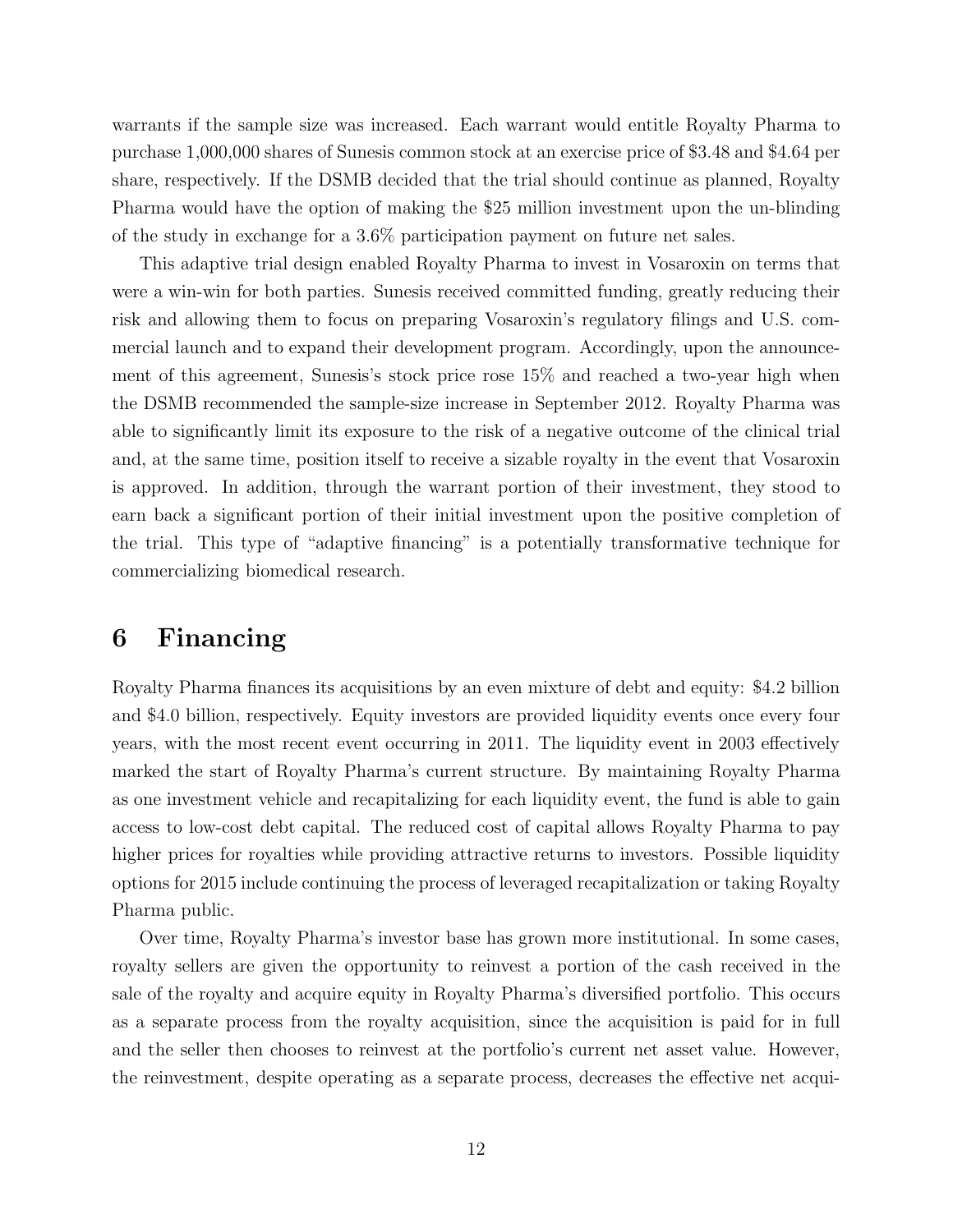sition cost to Royalty Pharma while providing diversification benefits to the royalty seller. Furthermore, the seller can also receive the upside benefits of Royalty Pharma's diversified portfolio, including the royalty it sold.

The debt is held primarily by banks and other institutions, and is split into two main trusts: RPI Finance Trust (RPIFT), a trust that continues to invest, and RP Select Finance Trust (RPSFT), a trust that no longer invests and thus distributes 100% of its cash flow after debt service to its equity investors. RPIFT, has approximately \$3.35 billion of debt outstanding across three tranches: \$850 million of LIBOR+2.75% notes maturing in November 2016, \$1.9 billion of LIBOR+3.00% notes maturing in May 2018, and \$600 million of LIBOR+3.00% notes maturing in November 2018. Based on total debt to EBIDTA, RPIFT operates with a leverage ratio of 3.5-to-1. RPSFT consists of a single tranche of \$850 million notes at LIBOR+2.25% maturing in November 2016; this trust had an initial leverage ratio of 4.0-to-1.

By creating two distinct vehicles, Royalty Pharma broadened the types of investors that could purchase its debt, i.e., commercial banks purchased the short-term amortizing debt while institutional lenders and funds purchased the longer-dated "bullet" debt. Furthermore, Royalty Pharma debt has received investment grade ratings by the three major rating agencies (Moody's, S&P, and Fitch), with ratings of Baa2, BBB−, and BBB−, respectively. The rating agencies affirmed a stable outlook given the strong diversified portfolio, healthy cash flow, and reasonable leverage of the Royalty Pharma portfolio.

Except for the \$600 million tranche of RPIFT, which was raised in 2012, the remaining \$3.6 billion was refinanced in 2011 as part of the required liquidity event. In this event, Royalty Pharma's overall portfolio was split into a 20% run-off portfolio with the remaining 80% operating as a continuing investment vehicle. Royalty Pharma then refinanced its existing \$2.75 billion in outstanding debt and borrowed the additional \$850 million on its passive portfolio to distribute cash to shareholders.

## <span id="page-15-0"></span>7 Challenges and Future Prospects

Royalty Pharma has clearly been successful in creating a new segment of the investment management industry, a particularly important one given the recent decline in investment capital in the biopharma industry. However, the challenges facing that industry also have implications for Royalty Pharma's business model. The patent cliff will necessarily reduce royalty streams for all the affected drugs and the combination of reduced R&D productivity, increasing complexity and economic risks, changes in the regulatory approval process,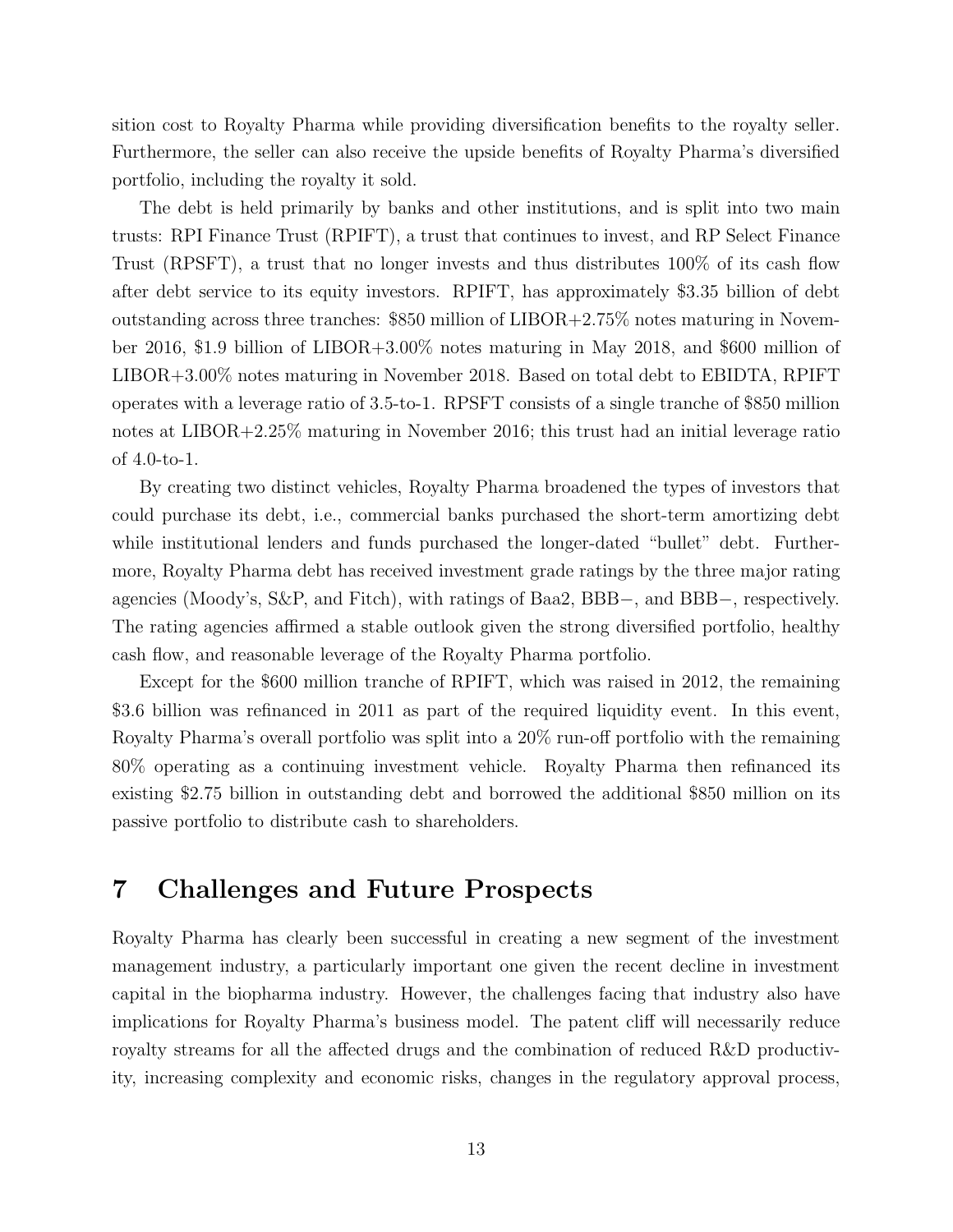and targeted therapies and personalized medicine may have the effect of increasing Royalty Pharma's cost of capital.

At the same time, the number of scientific breakthroughs in translational medical research has been growing, thanks to a confluence of innovations in basic science, bioengineering, and computational advances such as high-throughput screening of chemical compounds, in silica drug discovery, and faster and cheaper gene-sequencing techniques. Therefore, new investment opportunities have never seemed greater, particularly at the earlier stages of the drug development process. However, as investors move into earlier-stage assets, the economic risk becomes greater since less is known about these assets' efficacy, toxicity, and side effects. Therefore, from a purely financial perspective, a larger amount of capital is required for these earlier stage investments to bring down the risk to a more investor-friendly level.

Furthermore, while Royalty Pharma's revolving equity structure has been successful to date, with demand outstripping supply at each liquidity event, the size of its business would be better served by permanent and more liquid capital, i.e., public equity. However, under current law, drug royalty investment companies would become subject to entity-level tax if they went public, which would render their cost of capital uncompetitive with their private competitors. Royalty Pharma has advocated a change in the tax law that would enable it to go public without becoming subject to entity-level tax, as is the case for real estate investment trusts (REITs) and other publicly-traded partnerships.

Even without this change, Royalty Pharma is likely to continue its growth in the near term given its track record and the demand for its services from both investors and patent holders. The emergence of intellectual property exchanges such as IPXI also bodes well for Royalty Pharma's business model by creating greater liquidity and transparency into otherwise hard-to-value royalty streams. But perhaps the most promising indication of Royalty Pharma's future is the current low-yield environment facing fixed-income investors and the opportunity to issue large amounts of long-term debt securitized by royalty streams.

## <span id="page-16-0"></span>8 The Megafund Business Model

The Royalty Pharma business model clearly demonstrates that the megafund concept of using both debt and equity to finance biomedical innovation is not only feasible but practical and scalable. By focusing on approved and late-stage therapeutics which have less risky financial returns, drug royalty investment companies can access a much larger pool of investment capital than traditional biotech venture capitalists. These financing vehicles allow universities and biomedical research organizations to monetize their intellectual prop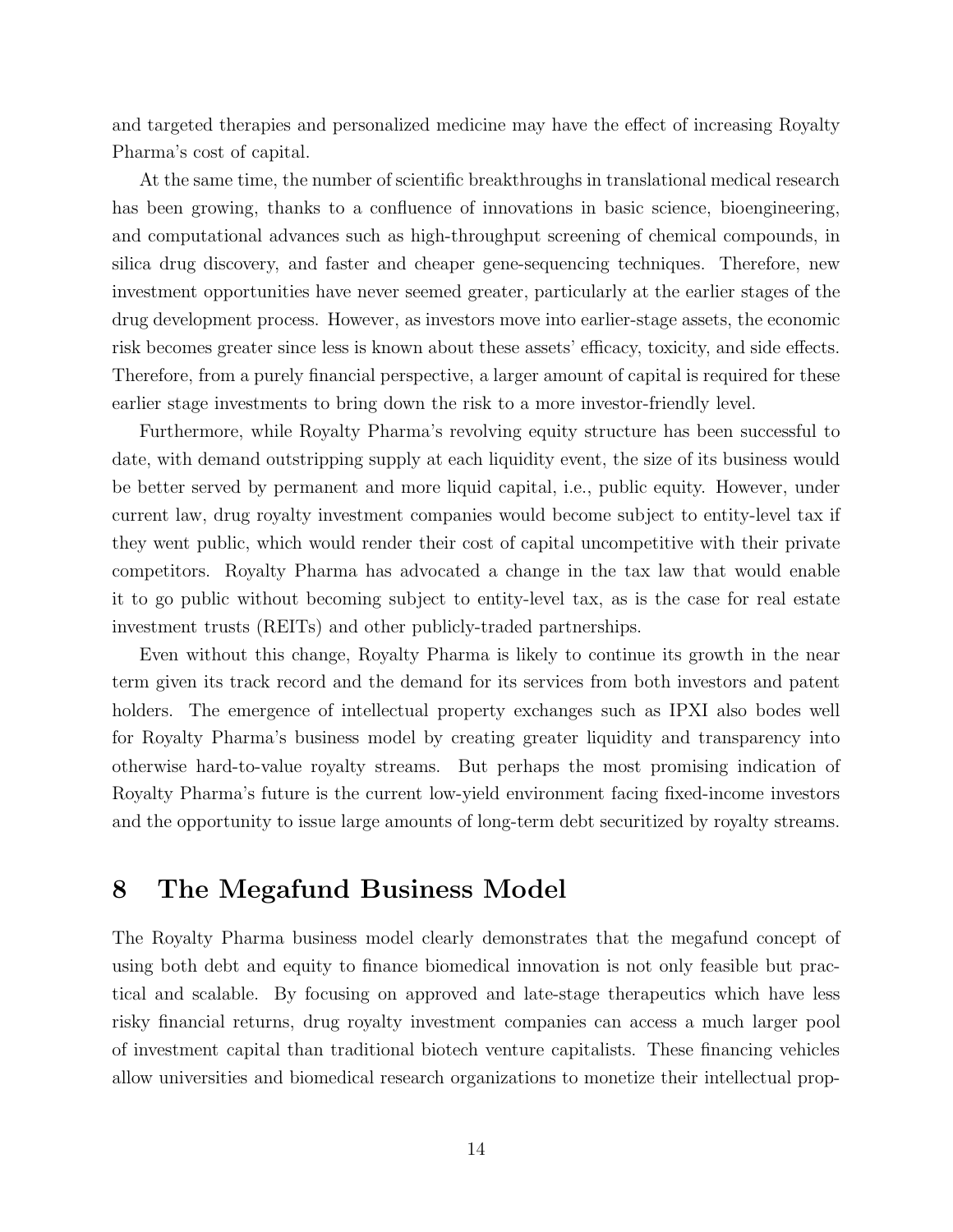erty, freeing up much-needed financial resources to be plowed back into basic research and translational medicine.

However, the focus on late-stage assets does little to address the Valley of Death of funding for preclinical and early-stage assets. While it is true that, by definition, drug royalty investment companies currently focus only on assets for which royalties are imminent, they highlight a key issue with respect to financing drug discovery: as we move from later-stage to earlier-stage assets, the risks become greater, the likelihood of success is correspondingly lower, and more projects and funding are needed to yield the same level of diversification as that of portfolios of later-stage assets.

In fact, as we move to the very earliest stages of the drug discovery process—basic scientific research—the practical relevance is so speculative that for-profit private-sector funding is virtually non-existent for such activities. This stage can only be supported by the government and not-for-profit organizations such as foundations, endowments, high net worth individuals, and patient-advocacy groups. The leading example is, of course, the National Institutes of Health (NIH). A recent innovation of the NIH is the Bridging Interventional Development Gaps (BriDGs) program, a non-profit initiative of the NIH's National Center for Advancing Translational Sciences that provides support—including investigational new drug (IND)-directed toxicology, pharmacokinetic studies, and manufacturing of clinical trial supplies—for researchers seeking to take basic research into the clinic.<sup>[5](#page-17-0)</sup>

This spectrum of drug-discovery risk has a corresponding spectrum of possible financing methods and natural investors, depicted in Figure [2.](#page-18-0) As drug discovery progresses from early to late stages, and as the risk decreases along the way, the available sources of financing progresses from grants and donations, which carry no expectation of any economic return, to private and public equity, for which the returns are highly volatile but with unlimited upside, to debt, for which the returns have very little volatility but very little upside.

This financing spectrum implies that the megafund proposed by Fernandez et al. [\(6](#page-23-7)) will likely require a hybrid capital structure if it is to invest across the full spectrum of drug discovery: securitized debt can finance the later-stage assets and various forms of convertible bonds, and equity will be needed to finance earlier-stage assets. However, the specific components of this hybrid capital structure will be highly dependent on the statistical properties of the projects in the portfolio. For example, if the early-stage projects consist primarily of therapeutics for rare diseases, i.e., "orphan drugs," it can be shown that even a relatively modest number of them (as few as 10) and equally modest funding (between \$250 to \$500 million) can provide sufficient diversification to yield attractive risk/reward profiles

<span id="page-17-0"></span> ${}^{5}$ For more information, see http://www.ncats.nih.gov/research/reengineering/bridgs/bridgs.html.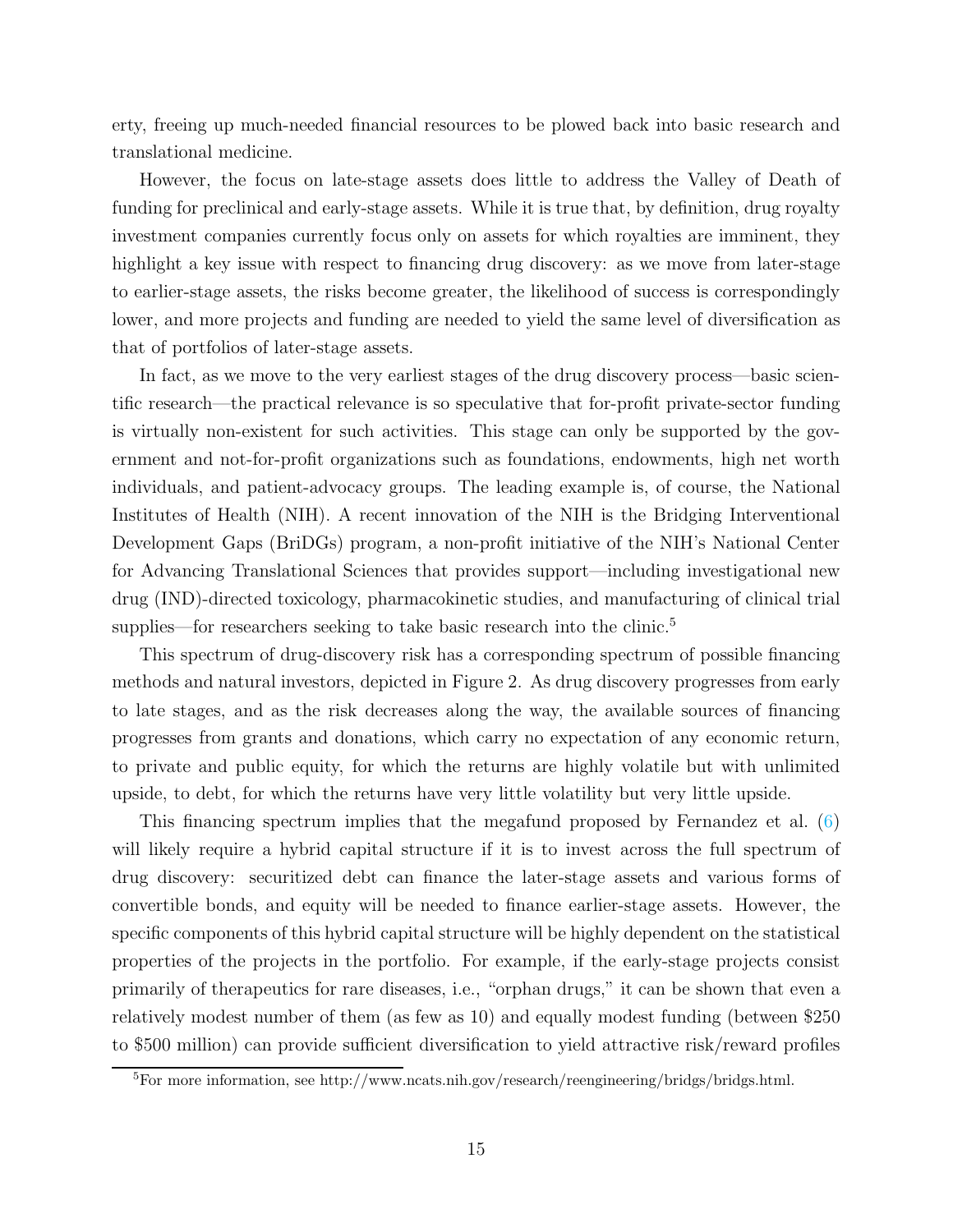

<span id="page-18-0"></span>Figure 2: Relationship between the stages of drug discovery, their financial characteristics, the natural investors for each stage, and the type of financing method most appropriate. Earlier-stage assets are more risky hence their financing vehicles naturally reflect investors with those risk preferences.

for both debt and equity holders [\(5](#page-23-14)).

These considerations underscore the many new possibilities for financing biomedical innovation, and the opportunity for the biopharma industry to reinvent itself in light of these new financing structures.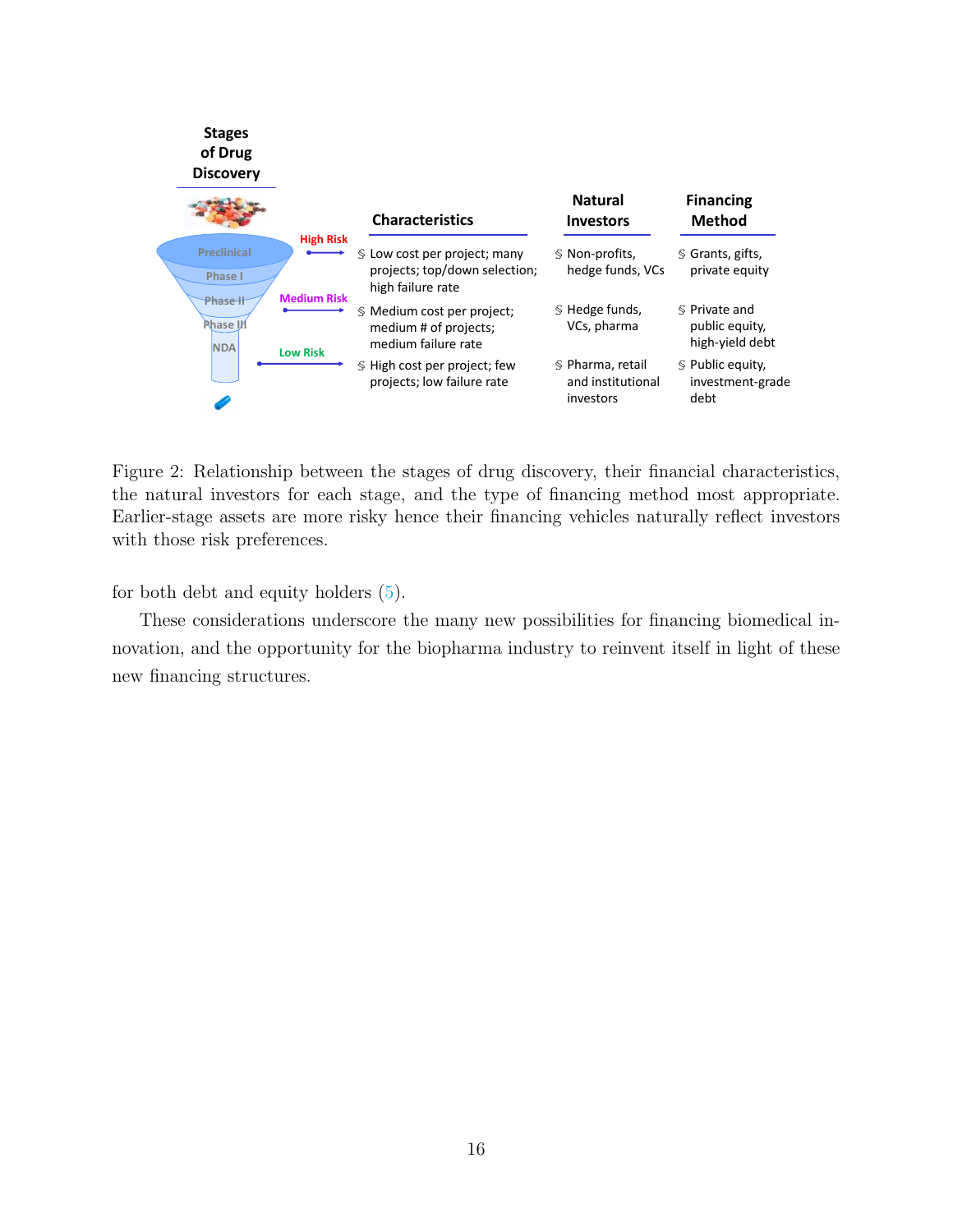# <span id="page-19-0"></span>A Appendix

In this appendix, we provide more detailed information about Royalty Pharma. We present some basic facts and figures for the organization in Appendix [A.1,](#page-19-1) include the biographies of senior management in Appendix [A.2,](#page-19-2) and provide an example of a typical term sheet for a royalty acquisition deal in Appendix [A.3.](#page-22-0)

## <span id="page-19-1"></span>A.1 Royalty Pharma Facts and Figures

| Founded:             | 1996                                                                                                                                                                                                                                     |
|----------------------|------------------------------------------------------------------------------------------------------------------------------------------------------------------------------------------------------------------------------------------|
| Ownership:           | Privately Held                                                                                                                                                                                                                           |
| Employees:           | 21                                                                                                                                                                                                                                       |
| Investment Focus:    | Biopharmaceutical royalty interests                                                                                                                                                                                                      |
| Assets:              | Royalty interests in thirty-seven approved and marketed products<br>and five products in clinical trials and/or under review with the<br>United States Food and Drug Administration (FDA) and/or the<br>European Medicines Agency (EMA). |
| Main Office:         | 110 East 59th Street 33rd Floor<br>New York, NY 10022                                                                                                                                                                                    |
| Contact Information: | ir@royaltypharma.com<br>$(212)$ 883-0200 (tel)                                                                                                                                                                                           |

## <span id="page-19-2"></span>A.2 Biographies of Senior Management

#### Pablo Legorreta, Founder and Chief Executive Officer

Mr. Legorreta founded Royalty Pharma in 1996, after creating and managing two "proof of principle" investment vehicles in 1993 and 1994 that invested in royalty interests in two leading biotechnology products. Prior to founding these investment vehicles, Mr. Legorreta spent ten years at Lazard Frères where he provided cross-border merger and acquisition and corporate finance advisory services to U.S. and European corporations. Mr. Legorreta currently serves as a Director of Giuliani SpA and is a founding member of Boston Children's Hospital Medical Research Council, as well as a member of the Board of Trustees of The Allen-Stevenson School. He received a degree in industrial engineering from Universidad Iberoamericana.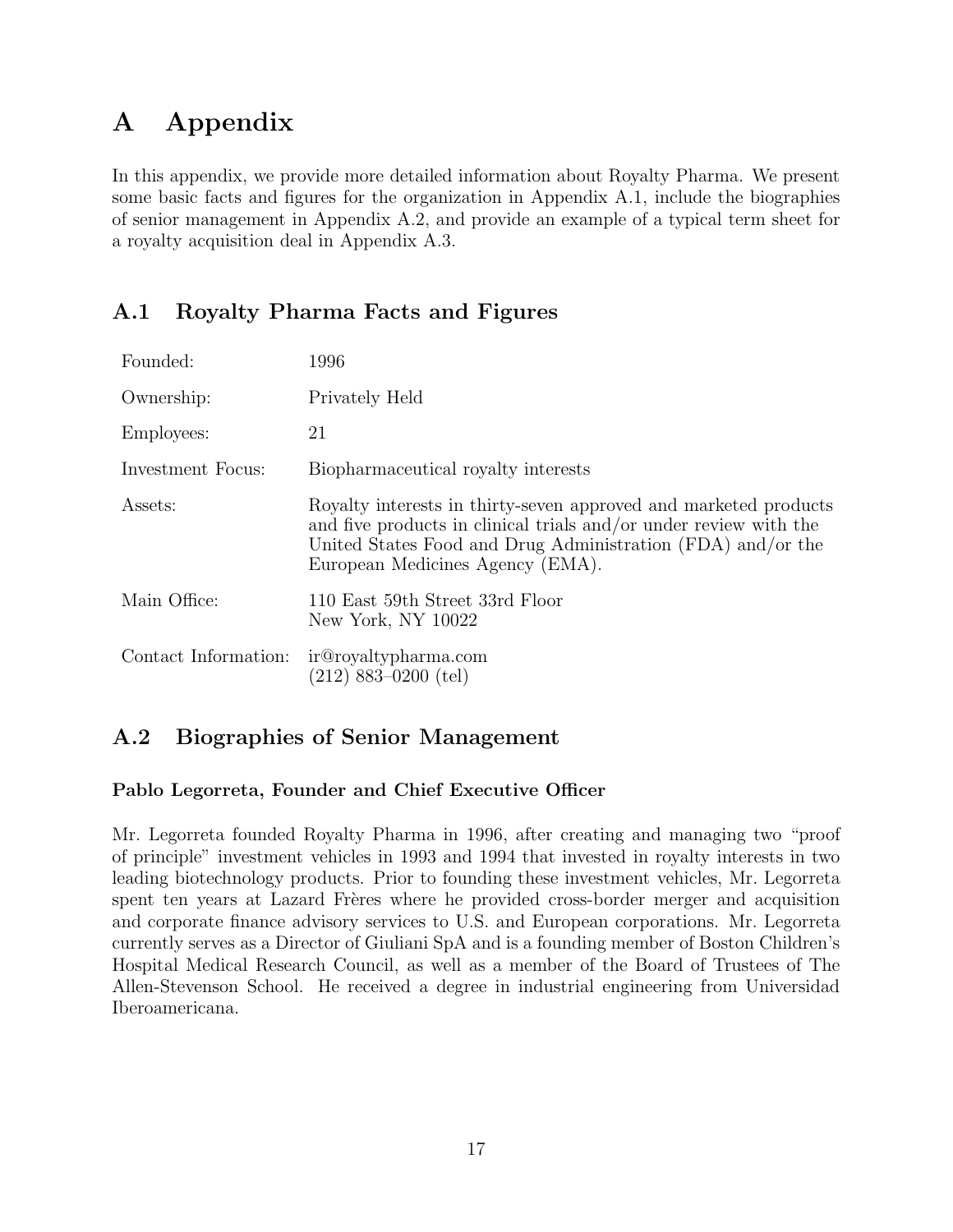#### Susannah Gray, Executive Vice President and Chief Financial Officer

Ms. Gray joined Royalty Pharma in January 2005 after a fourteen year career in investment banking. Prior to joining Royalty Pharma, Ms. Gray was a managing director and the senior analyst covering the healthcare sector for CIBC World Markets (now Oppenheimer & Co.). Prior to that, Ms. Gray worked at Merrill Lynch and Chase Securities (a predecessor of JP Morgan), working in various capacities within the healthcare, high yield, and structured finance groups. Ms. Gray received a BA with honors from Wesleyan University and holds an MBA degree from Columbia University.

#### Alexander Kwit, Executive Vice President

Mr. Kwit joined Royalty Pharma in 2001 after practicing law for five years. Prior to joining Royalty Pharma, Mr. Kwit served as Vice President of Business Affairs and General Counsel for a New York based digital media entertainment company. Prior to that, Mr. Kwit was an Associate at Davis, Polk & Wardwell, where he specialized in mergers & acquisitions and securities laws. Mr. Kwit received a BA from Duke University, where he was elected to Phi Beta Kappa, and holds a JD degree from Columbia University Law School, where he was a Harlan Fiske Stone Scholar. He has been a member of the New York State Bar Association since 1997.

#### Jim Reddoch, PhD, Executive Vice President, Head of Research & Investments

Dr. Reddoch joined Royalty Pharma in July 2008 after twelve years on Wall Street as a biotechnology analyst. Prior to joining Royalty Pharma, Dr. Reddoch was Managing Director and Head of Healthcare Equity Research at Friedman Billings Ramsey. Prior to that, Mr. Reddoch worked at Banc of America Securities and CIBC World Markets (now Oppenheimer & Co.). Dr. Reddoch holds a BA from Furman University and a PhD in biochemistry and molecular genetics from the University of Alabama at Birmingham. He was a postdoctoral fellow at the Yale University School of Medicine.

#### George Lloyd, Executive Vice President, Investments

Mr. Lloyd joined Royalty Pharma in 2011 after practicing law for 25 years. Prior to joining Royalty Pharma, Mr. Lloyd was a partner in Goodwin Procter LLP's Private Equity Group. Prior to that, Mr. Lloyd was a partner at Testa Hurwitz & Thibeault LLP and an associate at Davis Polk & Wardwell LLP. Mr. Lloyd received an AB from Princeton University and a JD degree from New York University Law School, where he was on the Law Review.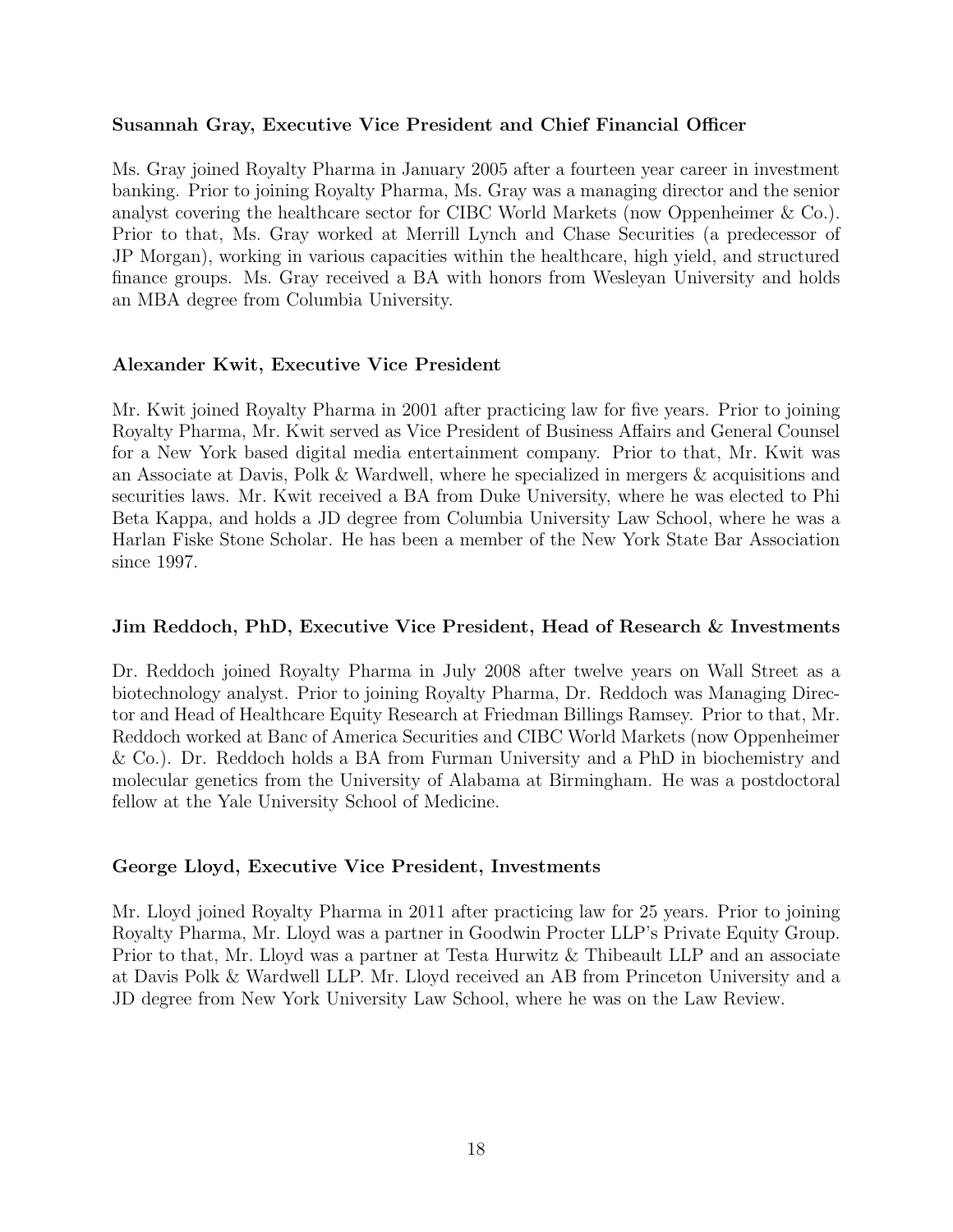#### Molly Chiaramonte, PhD, Vice President, Research & Investments

Dr. Chiaramonte joined Royalty Pharma in January 2008. Prior to joining Royalty Pharma, Dr. Chiaramonte worked as a biotechnology equity research associate at Jefferies & Company. Prior to that, she was a postdoctoral fellow in the Department of Biochemistry and Molecular Genetics at the University of Colorado Health Sciences Center. Dr. Chiaramonte received a BA in mathematics, summa cum laude, from Providence College; an MA in mathematics from the University of Colorado; and a PhD in chemistry (Biochemistry Program) from the University of Colorado.

#### Terrance Coyne, Vice President, Research & Investments

Mr. Coyne joined Royalty Pharma in 2010. Prior to joining Royalty Pharma, Mr. Coyne worked as a senior biotechnology equity research analyst at JP Morgan. Prior to that, he worked at Rodman & Renshaw and Wyeth Pharmaceuticals. Mr. Coyne received a BS in business administration from La Salle University and an MBA from La Salle University.

#### James S. Rielly, Vice President, Finance

Mr. Rielly joined Royalty Pharma in 1999. Prior to joining Royalty Pharma, Mr. Rielly was the Vice President of Finance, Treasurer and Secretary of Cadus Pharmaceutical Corporation, a publicly traded biotechnology company. Prior to that, Mr. Rielly was the Controller and Treasurer for Baring Brothers & Company Ltd, an investment banking firm. Mr. Rielly is a certified public accountant and holds a BSBA from Bucknell University.

#### Alexander von Perfall, Vice President, Investor Relations

Mr. von Perfall joined Royalty Pharma in 2009. Prior to joining Royalty Pharma, Mr. von Perfall was the Co-Founder and Chief Network Officer of XTF, a start-up exchange traded fund ratings agency. Prior to joining Royalty Pharma, Mr. von Perfall worked at Bertelsmann AG's BMG Entertainment division and the International Finance Corporation/World Bank Group. Mr. von Perfall attended the Hochschule St. Gallen in Switzerland and holds a BA in politics from the University of San Francisco and an MBA from the Stern School of Business at New York University.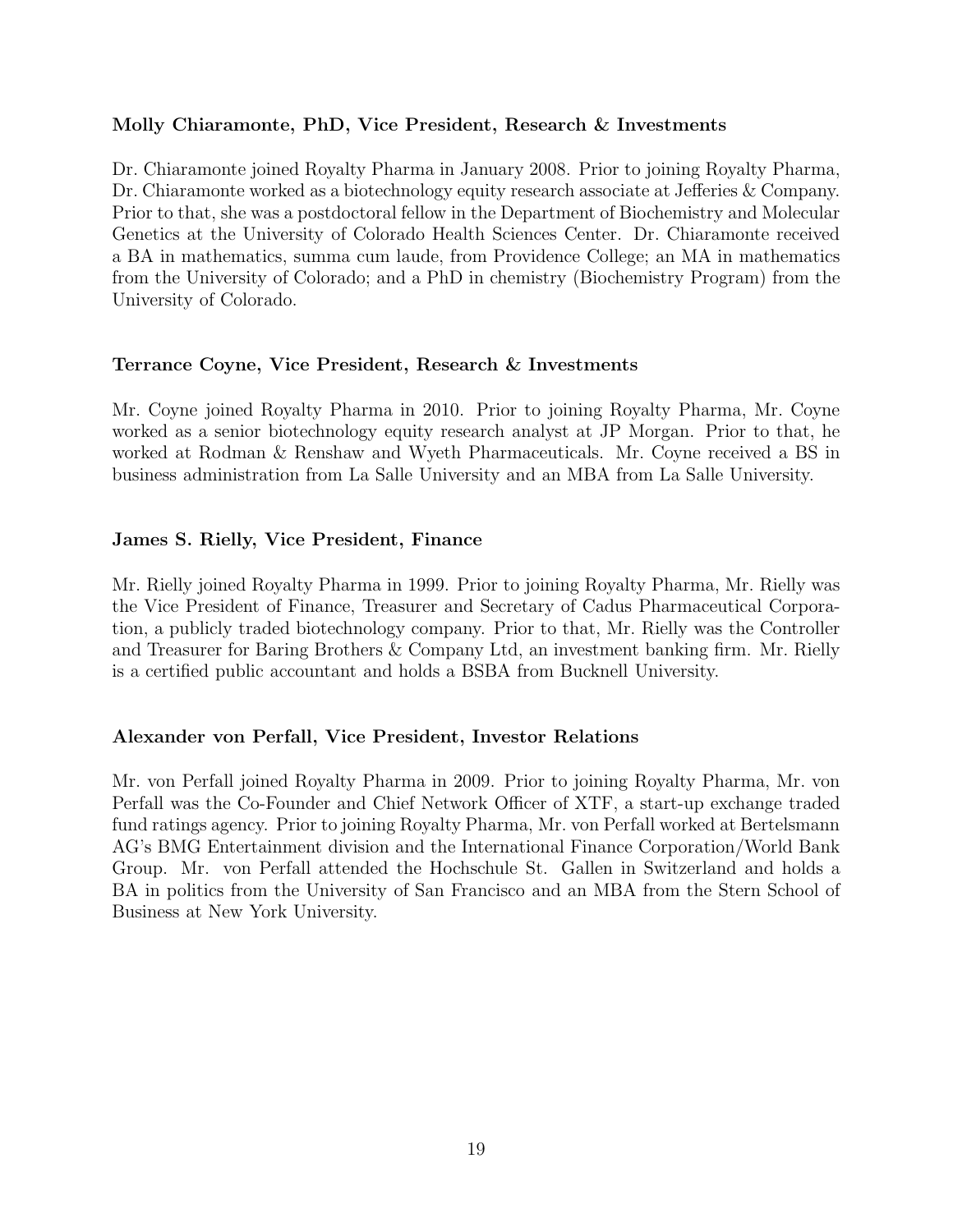## <span id="page-22-0"></span>A.3 Sample Term Sheet

## **Royalty Opportunity Summary**

- Product: Humira (subcutaneous injection)
- Compound: Adalimumab (biologic, monoclonal ×
- antibody)
- Product Type: TNF Inhibitor
- Indications:
	- Rheumatoid Arthritis (RA), Psoriatic Arthritis (PsA), Early RA
- **Marketers:** 
	- ▶ WW (excl. Japan): Abbott A1/AA, \$64bn market cap, NYSE-listed
	- Japan: Eisai
- Launch Dates:
	- US: January 2003 (RA)
	- EU: September 2003 (RA)
- Royalty Holder:
	- ▶ Cambridge Antibody Technology (CAT)
	- AstraZeneca (AZ) expected to close the acquisition of CAT in June 2006
- Royalty Terms:
- CAT receives 2.688% on worldwide sales Duration: June 2018 (US) and December 2017
- (Non-US)
- Frequency: Semi-annually
- Expected Peak Sales: \$7.5bn per year
- Expected Peak Royalties: \$203m per year
- Approximate Value: \$715m, assuming royalties on sales from H1 06

Worldwide Humira Sales  $t$  millions  $$500 -$ \$500 \$441 \$450 \$450 \$400 \$400 \$350 ;350 **t300** . . . . . . . . . 1273 . . 1282 1300 \$250  $.1227$ \$250 1203 \$200 \$200  $5143$ \$150 -\$119· \$100 \$78 157 \$50  $\frac{126}{154}$  154  $10 -$ 02-03 Q3-03 Q4-03  $Q1 - Q4$  $Q2 - 04$ Q3-04 Q4-04

**BUS BNon-US** 

#### **Deal Status**

- CAT and Abbott settled a dispute relating to the Ē. Humira payments in October 2005, resulting in a fixed 2.688% royalty from Abbott to CAT
- On May 15, 2006 AZ announced \$1.3bn acquisition of **R** CAT, expected to close in June
- Ľ, RP submitted an unsolicited bid of \$715m for the Humira royalty to AZ through Goldman Sachs, AZ's advisor
- Goldman Sachs stated that AZ may be interested in n selling the royalty after the transaction closes
- RP to meet with Goldman/AZ in London in June **In**

Figure 3: Sample term sheet for Humira royalty acquisition opportunity.

ROYALTY PHARMA

1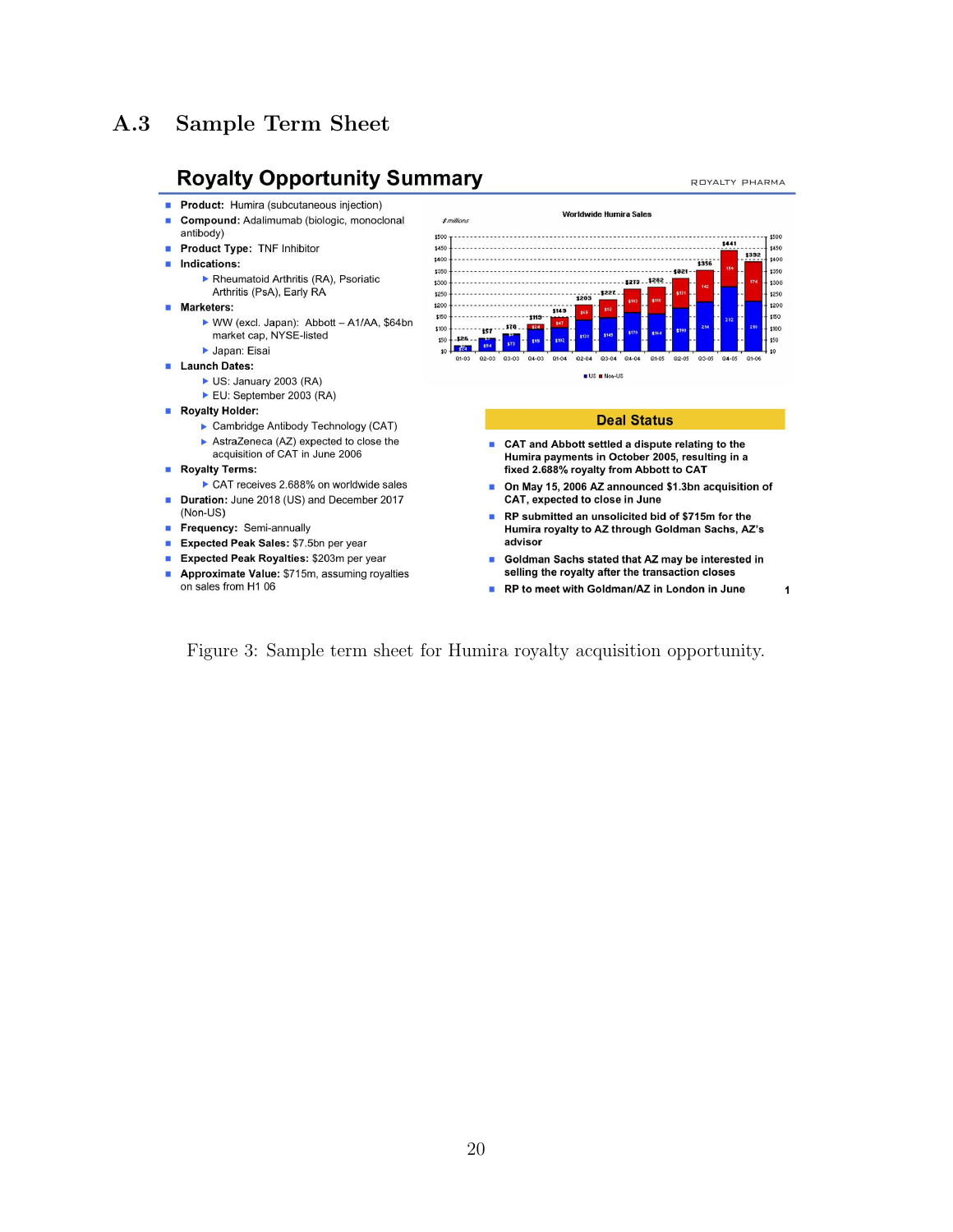## <span id="page-23-0"></span>B Bibliography

- <span id="page-23-5"></span>[1] Christopher Paul Adams and Van Vu Brantner. Spending on new drug development. Health Economics, 19(2):130–141, 2010.
- <span id="page-23-10"></span>[2] Ernst R. Berndt. Pharmaceuticals in u.s. health care: Determinants of quantity and price. Journal of Economic Perspectives, 16(4):45–66, December 2002.
- <span id="page-23-12"></span>[3] Eric G. Campbell. The future of research funding in academic medicine. New England Journal of Medicine, 360(15):1482–1483, 2009.
- <span id="page-23-4"></span>[4] Joseph A DiMasi, Ronald W Hansen, and Henry G Grabowski. The price of innovation: new estimates of drug development costs. Journal of Health Economics,  $22(2):151$ 185, 2003.
- <span id="page-23-14"></span>[5] David Fagnan, Jose Maria Fernandez, Andrew W. Lo, and Roger M. Stein. Can financial engineering cure cancer? American Economic Review Papers and Proceedings, 103:406– 411, 2013.
- <span id="page-23-7"></span>[6] J-M. Fernandez, R. Stein, and A. Lo. Commercializing biomedical research through securitization techniques. Nature Biotechnology, 30:964–975, 2012.
- <span id="page-23-11"></span>[7] IMS Institute for Healthcare Informatics. The use of medicines in the united states: Review of 2010.
- <span id="page-23-1"></span>[8] Jean-Pierre Garnier. Rebuilding the r&d engine in big pharma. Harvard Business  $Review, 86(5):68-76, 2008.$
- <span id="page-23-9"></span>[9] Jim Kling. Biotechs follow big pharma lead back into academia. Nat Biotech, 29(7):555– 556, 07 2011.
- <span id="page-23-6"></span>[10] Frank R. Lichtenberg. The impact of new drug launches on longevity: Evidence from longitudinal, disease-level data from 52 countries, 1982–2001. *International Journal of* Health Care Finance and Economics, 5:47–73, 2005. 10.1007/s10754-005-6601-7.
- <span id="page-23-8"></span>[11] Stephen Mayhew. Deal watch: Trends in discovery externalization. Nat Rev Drug Discov, 9(3):183–183, 03 2010.
- <span id="page-23-2"></span>[12] Steven M. Paul, Daniel S. Mytelka, Christopher T. Dunwiddie, Charles C. Persinger, Bernard H. Munos, Stacy R. Lindborg, and Aaron L. Schacht. How to improve r&d productivity: the pharmaceutical industry's grand challenge. Nat Rev Drug Discov, 9(3):203–214, 03 2010.
- <span id="page-23-3"></span>[13] Sophia Snyder. Brand name pharmaceutical manufacturing in the us. IBISWorld Industry Reports, 2012.
- <span id="page-23-13"></span>[14] Cathy J. Tralau-Stewart, Colin A. Wyatt, Dominique E. Kleyn, and Alex Ayad. Drug discovery: new models for industry–academic partnerships. Drug Discovery Today,  $14(1-2):95 - 101, 2009.$